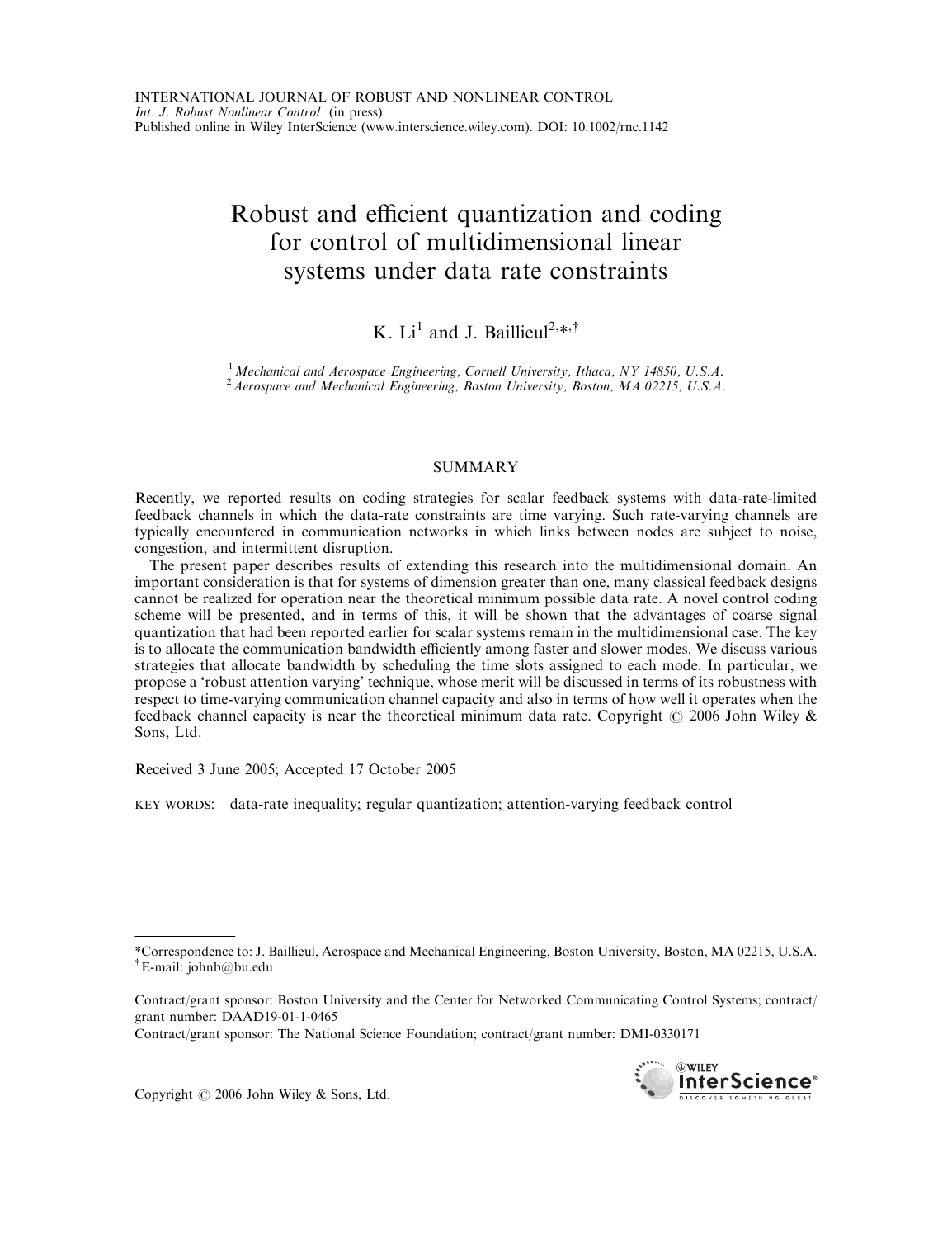#### 1. INTRODUCTION

Consider the scalar plant  $G(s) = 1/(s-a)$  where a is a positive real number. In [1] and independently in other settings in [2, 3], it was shown that if a feedback control law was implemented using digital communication and processing components, a closed-loop control could be designed to execute bounded motions if and only if the data rate around the closed loop exceeded  $a \cdot \log_2 e$ . It is not difficult to see that if a number of such open-loop unstable scalar plants  $\{1/(s-a_i): a_i > 0, 1 \le i \le m\}$  are controlled in parallel, digital control laws can be designed to execute bounded motions precisely when the total channel capacity exceeds  $\log_2 e$ .  $\sum a_i$  and can be allocated as needed to the different plants in the system. It is a somewhat remarkable result, proved independently by a number of researchers, that for any linear plant having open-loop poles  $a_1, \ldots, a_k$  in the right half-plane, stabilizing digital feedback laws can be designed if and only if the feedback loop data rate  $R$  satisfies

$$
R > \log_2 e \cdot \sum \Re(a_i) \tag{1}
$$

(see e.g. [1–8].) The control designs that achieve this bound are different from classical ones in that they consider feedback coding explicitly. The proofs of this 'minimum data-rate' theorem (commonly known as the Data-Rate Theorem) have suggested that under some ideal assumptions, it is immaterial whether one uses control designs with fast sampling rates but a small number of possible control values or designs which involve a large number of (finely quantized) control values but with sampling and data transmission done at a slower rate.

Recently, results have appeared showing that in the case where the feedback channel capacity is time-varying (as it would be in, say, a wireless communication network), we do not have an exact tradeoff between the fineness of temporal and spatial quantization. Indeed, we have shown that in the case of time-varying channel capacity, control designs which operate robustly and satisfactorily over a range of sampling rates must involve short word-length encoding of control inputs (see [9]). More specifically, for scalar systems, one-bit control (two control levels) was shown to provide the best performance for systems in which the feedback channels have timevarying channel capacity. One-bit control coding can be used to provide bounded system response when the data rate through the feedback channel is near the theoretical minimum limit described above while at the same time producing good performance when the channel capacity was high. All finer quantizations of control were shown to be less robust with respect to such variability in channel capacity, and it was further shown that for implementations of quantized control satisfying some mild performance regularity conditions in the face of asynchronism between sampling and actuation, the required data rate for control coding involving more than a single bit was significantly higher. A hierarchical control synthesis was also suggested by Li and Baillieul [9] that supplements the one-bit control with a side channel that is used to adjust the magnitude of the one-bit control. It was shown that asymptotic stability can be achieved as long as the feedback data rate for the one-bit control is strictly higher than the theoretical limit and the side channel data rate is non-zero. Similar ideas have been suggested by Brockett and Liberzon [6] and Fagnani and Zampieri [10], with somewhat different emphasis.

This paper synthesizes and refines earlier preliminary results published in [11, 12]. For completeness, some of the basic constructions used in the analysis (e.g. the *virtual systems*) are repeated here for the sake of clarity. The primary contribution of the present paper is to suggest a feedback control quantization and coding strategy which exhibits and extends the robustness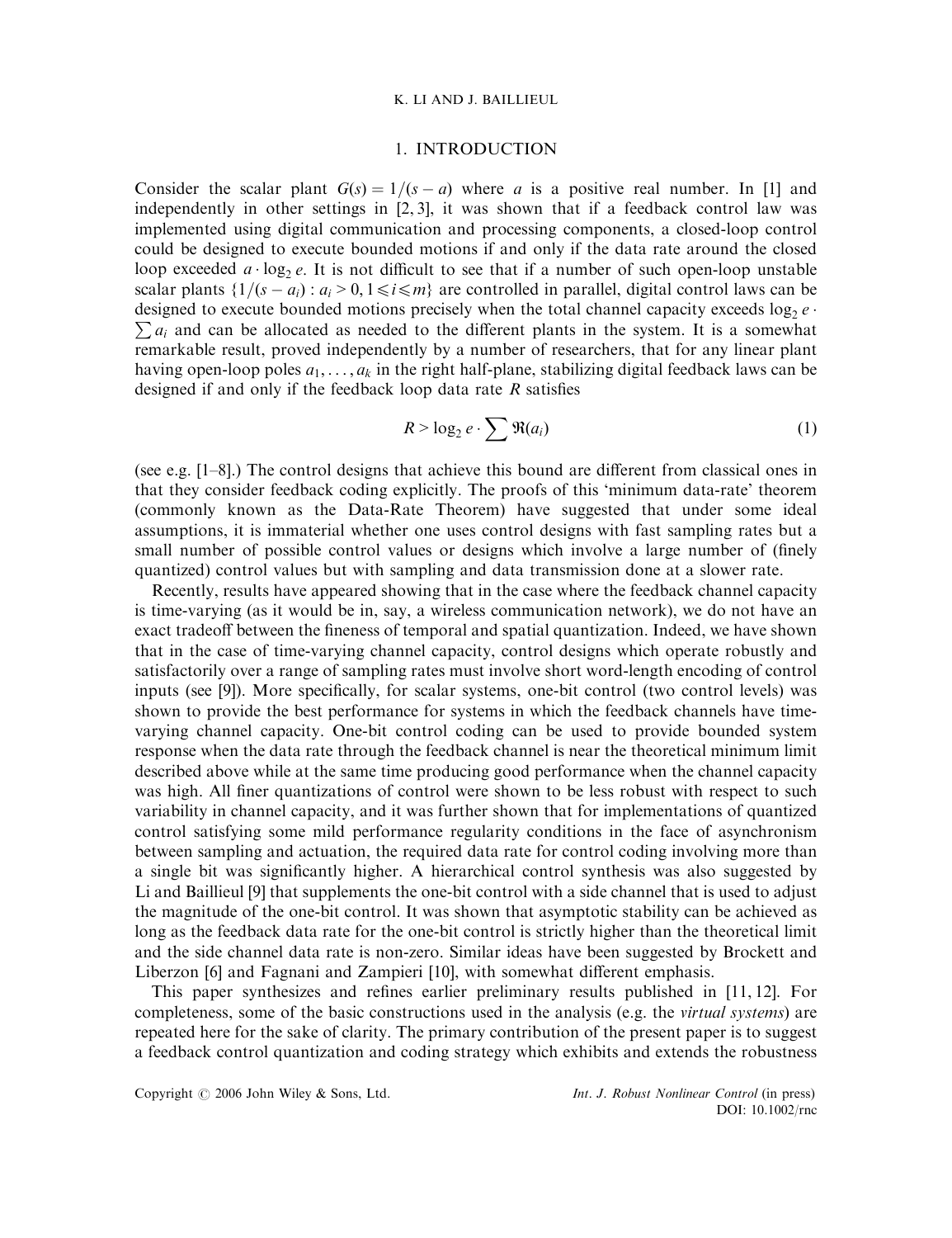and efficiency of the form found in the previously studied one-bit control of scalar systems. In particular, we shall think of a control strategy as being robust and efficient if

- (1) it does not require extremely high data rates in either instantaneous or time-averaged sense,
- (2) it allows the system to operate near the theoretical data-rate limit (1) in either the instantaneous or time-averaged sense,
- (3) it does not produce a degraded performance when switching from a lower data rate to a higher one, and
- (4) it satisfies the above when there is mild delay between sampling and control actuation.

The notions of instantaneous and average data rate will become precise later. The third point was referred to as the *regularity* condition in [9] and will not be the main topic here. But it is worthwhile to note that the one-bit control was shown to be preferable in the light of this condition. The present paper discusses encodings which extend the idea of one-bit control to the multivariable case. Such encodings enjoy the kinds of advantages we saw for single-bit control in the case of scalar systems.

In the present paper we shall revisit the control coding approach we proposed in [12], with the aim of providing a better understanding of how to allocate the communication channel to different modes. The approach is to make use of a novel decoupling scheme combined with block coding of the control signals. Part of the novelty of the proposed control technique is that it assumes a mild form of distributed intelligence in which the controller communicates over a data channel what action the plant should take without any specification of how the action should be taken. As a result of decoupling, the encoding of control signals may be carried out in terms of a virtual system, which is a collection of scalar systems being run in parallel. Applying the *virtual system* approach to multidimensional systems, it was seen that a proposed maximally coarse control coding could operate near the theoretical minimum (1) only when all eigenvalues of the open-loop system were of similar magnitude. The problem seemed to be that the proposed coding devoted too much bandwidth to slower modes. We will suggest approaches which schedule the time slots assigned to each mode and reduce the system's overall data-rate requirement in the average (over time) sense. We call these approaches collectively 'attention varying' because the bandwidth assigned to each mode will be time varying. (The fastest modes, however, will receive nearly constant attention.) In particular, we will discuss a robust attention varying technique, whose merits will be discussed in terms of its robustness with respect to varying feedback channel capacity, and also in terms of how well it operates when the feedback channel capacity is near the theoretical minimum requirement.

Section 2 briefly describes the *virtual system* approach [12] for coding control actions for multidimensional linear systems. Section 3 examines the communication constraints for multidimensional systems based on the *virtual system*. In particular, two data-rate concepts are considered: (1) base data-rate,  $R<sub>b</sub>$ , corresponding to the peak instantaneous data-rate requirement that must be satisfied when all decoupled subsystems require attention; and (2) *average data-rate*,  $R_a$ , corresponding to the time-averaged data flow the control system needs. Following the previous results, we will show that for the multidimensional system decoupled using the *virtual system* approach, the control strategy adapted directly from the scalar case (call it the *simple strategy*!) does not generally operate with either  $R_b$  or  $R_a$  close to the theoretical minimum data rate. In terms of robustness to sampling-actuation asynchronism and disturbances, Section 4 shows (extending the somewhat qualitative evidence in [9]) that using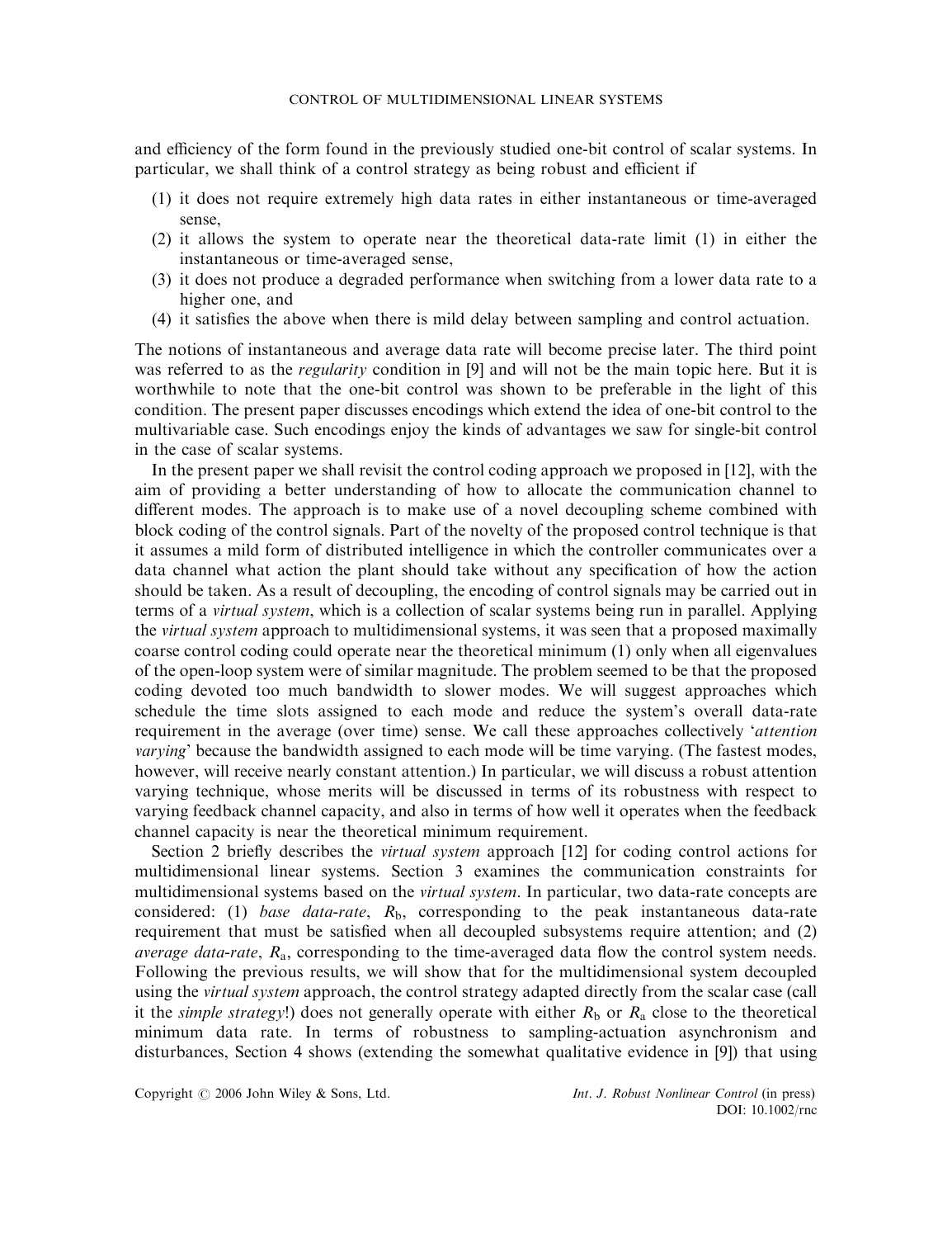feedback control based on time-slot-based communication bandwidth allocation together with one-bit coding for each mode is preferable to allocate the band-width by allocating quantization levels. In Section 5, we discuss time-slot-based feedback channel allocation techniques, which utilize novel control magnitude protocols. Both an aggressive approach and a robust approach are presented. The aggressive approach can achieve an average data-rate requirement that is arbitrarily close to the theoretical limit. However, it requires good knowledge of the communication data rate. The robust approach is able to operate without specific knowledge of the communication channel, and it allows the multidimensional system to operate with  $R_a$ very close to the theoretical minimum data rate. The required  $R<sub>b</sub>$  under this technique is the same as that of the system with the *simple strategy*. Reducing  $R<sub>b</sub>$  for multidimensional systems in general seems hard. But we shall indicate that it can be done when the eigenvalues of the system satisfy certain special conditions.

## 2. A VIRTUAL CONTROL APPROACH FOR MULTIDIMENSIONAL SYSTEMS

In the present paper, we consider the digital finite communication bandwidth (DFCB) control ([9]) of the n-dimensional open-loop unstable system

$$
\dot{x} = Ax + bu \tag{2}
$$

where  $x \in \mathbb{R}^n$ ,  $u \in \mathbb{R}$  is the scalar input.

$$
A = \begin{pmatrix} a_1 & 0 & \cdots & 0 \\ 0 & a_2 & \cdots & 0 \\ \vdots & \vdots & \ddots & \vdots \\ 0 & 0 & \cdots & a_n \end{pmatrix}, \quad b = \begin{pmatrix} 1 \\ 1 \\ \vdots \\ 1 \end{pmatrix}
$$

where  $a_i$ ,  $i = 1, \ldots, n$  are the distinct positive eigenvalues. Cases with Jordan blocks of sizes larger than one have been discussed in [13]. It was shown that the tradeoff between spatial and temporal quantizations of control coding becomes more complicated in such cases.<sup>‡</sup> As a result, the problem of designing robust and efficient control codings for plants with non-trivial Jordan blocks is better examined in a case-by-case fashion. For this reason, we will only consider the scalar Jordan blocks in what follows.

If (2) is sampled uniformly in time, with sampling interval  $h$ , and control actions are applied without delay, then it is equivalent to the discrete-time system

$$
x(j + 1) = Fx(j) + \Gamma u(j)
$$
\n(3)

where

$$
F = e^{Ah}
$$
 and  $\Gamma = A^{-1}(e^{Ah} - I)b$ 

<sup>&</sup>lt;sup>‡</sup>Assume that the control objective is producing bounded response and memoryless control laws are used. For a scalar plant, if no sampling-actuation asynchronism is present, then the data-rate bound (1) can be achieved regardless of the control alphabet size. But for a plant with one non-trivial Jordan block, (1) can only be achieved when the control alphabet size approaches infinity. On the other hand, for both cases, the required data rate increases more significantly for control laws with larger alphabets in the presence of asynchronism (See [13]).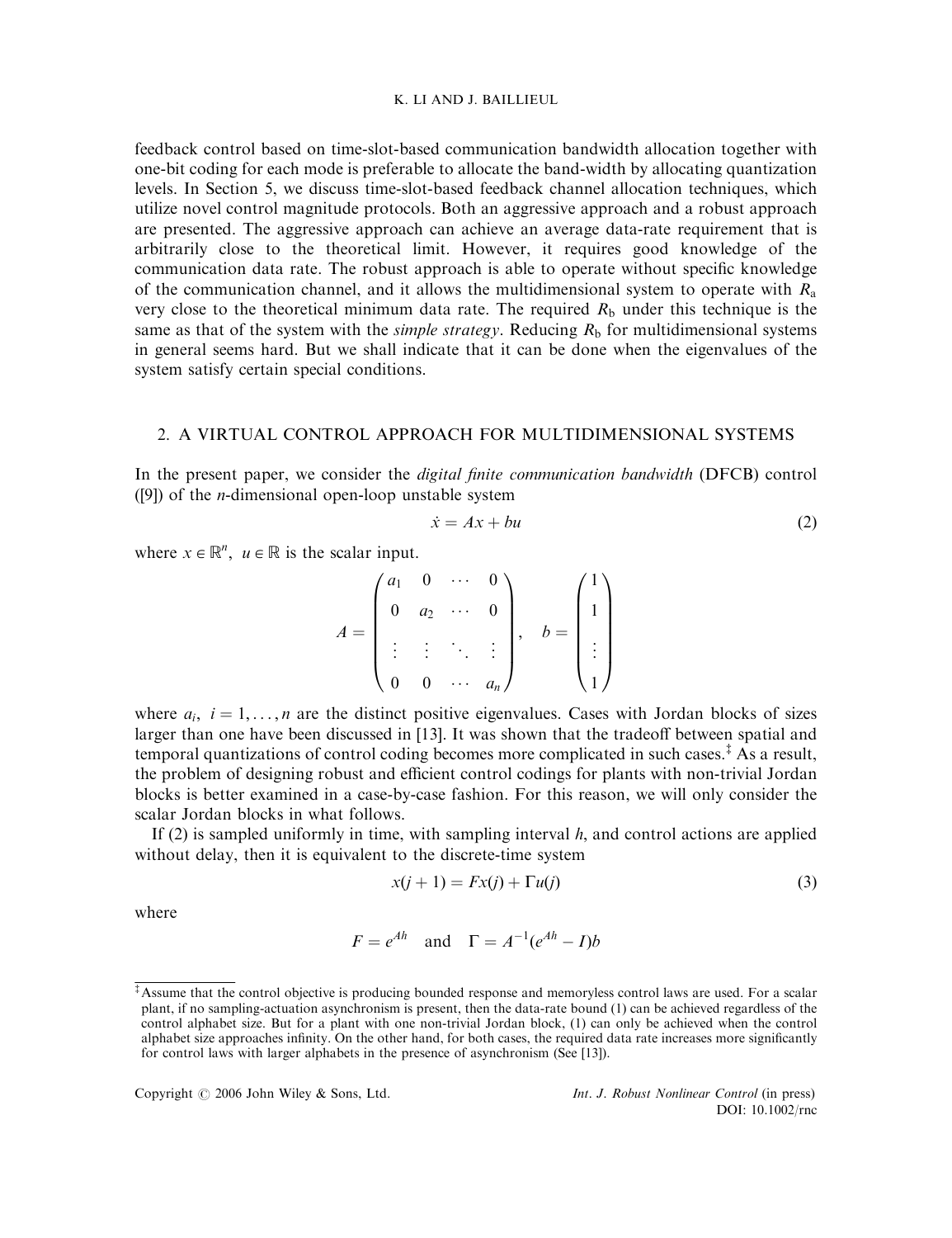## CONTROL OF MULTIDIMENSIONAL LINEAR SYSTEMS

In [9, 14], we introduced an asynchronous action model. For the sake of completeness, the essential features of this model will be described in the next section. Both the discrete-time model and the asynchronous action model will describe different parts of a single DFCB control system. The communication between the controller and the plant will be assumed to follow a slightly simplified asynchronous action model. A discrete-time-equivalent open-loop control is used by the plant side to decouple the dynamics of the plant. Details will be discussed as we proceed.

In [12], we introduced a *virtual systems* approach for control coding, which proved to be useful in designing and realizing quantized control of system (2). Here, we restate the approach briefly since later sections will depend on it.

Consider the problem of selecting a control law for (2) such that the state evolution approximates the state evolution of

$$
\dot{x} = A(x + v) \tag{4}
$$

where  $v = (v_1, v_2, \ldots, v_n)$  and  $v_i = f_i(x_i)$ ,  $i = 1, \ldots, n$ . Since there is only one scalar control input  $u$  in (2), (4) cannot be simulated exactly. However, a sampled version of (4) can be realized through (3).

To each possible value of the vector v, we associate a control input sequence  $u_0(v)$ ,  $u_1(v), \ldots, u_{n-1}(v)$ , obtained by solving the system of linear equations

$$
(e^{Anh} - I)v = F^{n-1}\Gamma u_0 + F^{n-2}\Gamma u_1 + \dots + \Gamma u_{n-1}
$$
 (5)

For models of the form we are considering, the controllability of  $(A, b)$  implies the controllability of the pair  $(F, \Gamma)$ , and this in turn implies that the set of vectors

$$
\{F^{n-1}\Gamma,\ldots,F\Gamma,\Gamma\}
$$

is linearly independent. The control sequence calculated from  $(5)$  can be applied to  $(3)$  for *n* steps to yield the state transition

$$
x(j+n) = F^{n}x(j) + F^{n-1}\Gamma u_0 + F^{n-2}\Gamma u_1 + \dots + \Gamma u_{n-1}
$$
\n(6)

which can be equivalently written as

$$
x(t_j + nh) = e^{Anh}x(t_j) + (e^{Anh} - I)v
$$
\n(7)

It is as if the system has undergone the dynamics of  $(4)$  (with a constant v) for *nh* units of time. When h is small enough, (7) closely approximates (4). Then, the system can be viewed as a parallel interconnection of scalar virtual subsystems

$$
\dot{x}_i = a_i(x_i + v_i), \quad i = 1, \dots, n
$$
\n<sup>(8)</sup>

The quantity  $v = (v_1, v_2, \dots, v_n)^T$  is the virtual control vector.

The above approach can be implemented in the DFCB framework as follows: let the admissible control set for each virtual subsystem be

$$
\mathscr{V}_i = \{v_1, v_2, \ldots, v_{N_i}\}
$$

Then,  $v \in \mathscr{V}$ , where  $\mathscr{V} = \mathscr{V}_1 \times \mathscr{V}_2 \times \cdots \times \mathscr{V}_n$  has  $\prod_{i=1}^n N_i$  elements, each associated with a real (as opposed to virtual) control input sequence calculated from (5). Let these sequences be stored at the plant side and invoked by the corresponding virtual control vector  $\nu$ . The controller and the plant only communicate the quantized state feedback and the coded  $\nu$ . More specifically, when the plant side receives a virtual control vector, it applies the associated control input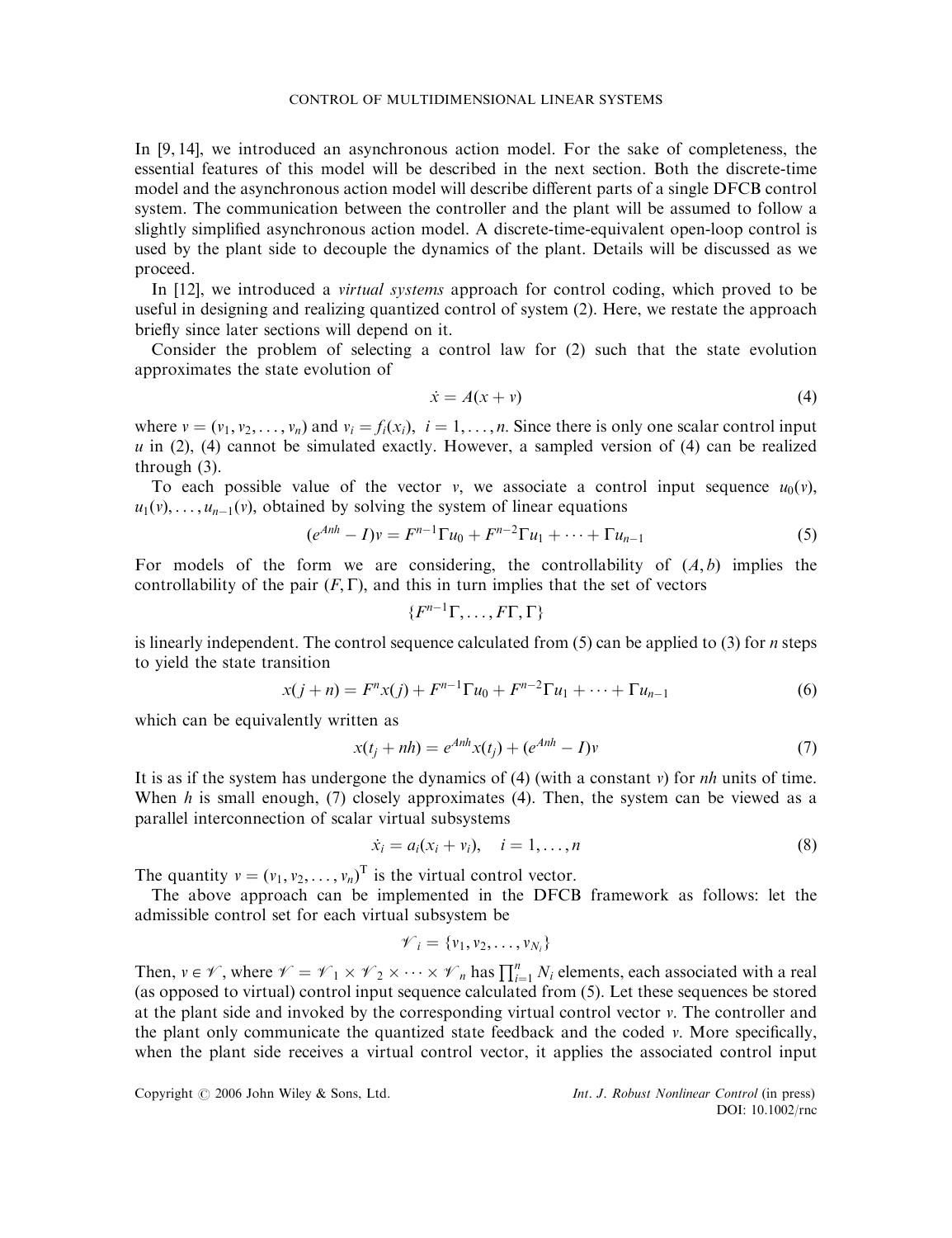sequence, with each value in the sequence held for  $h$  units of time. When the sequence is finished, if no new virtual control vector arrives, the current sequence is repeated. Otherwise, apply the associated new sequence. Here, we assume the control actuation happens upon the completion of one control sequence (of duration  $nh$ ). This limitation is mild when h is small. The assumption that  $h$  is small is also reasonable since the control sequences are prestored at the plant side. Although control values may be streaming from the controller to the plant as the one sequence is being executed, the model is an idealization in which it is assumed that there is no controller– plant communication during the execution of each sequence.

## 3. CONTROL CODING AND COMMUNICATION BASED ON THE VIRTUAL SYSTEMS

The structure of a DFCB control system based on the virtual systems approach is illustrated in Figure 1. From this figure, it is clear that although the dynamics of the system is decoupled, the communication constraints on the virtual subsystems are still tied together. Let the communication scheme follow a simplified version of the asynchronous action model studied in [9]. Each virtual subsystem can be sampled and actuated only at the time instants specified by the common communication scheme—the *common sampling instants*  $t_i$  and the common (virtual) control updating instants  $p_j \ge t_j$ ,  $j = 0, 1, \ldots$  (asynchronous when  $p_j > t_j$ ). In [9],  $t_i$ 's and  $p_i$ 's are not necessarily evenly spaced, respectively. The quantity  $\Theta = \sup_{i>1} \{p_i - t_{i-1}\}\}$ (called the control interval) turns out to be important. It is a measure of how 'stale' the control value can be in the case where sampling and actuation are not performed simultaneously. In [12], the system behaviour for different degrees of asynchronism (measured by  $\Omega = \sup_{i \geq 1} \{p_i - t_i\} / \sup_{i \geq 1} \{p_i - t_{i-1}\}$ ) was also examined. The ideas of



Figure 1. Structure of the DFCB control system based on the virtual systems approach.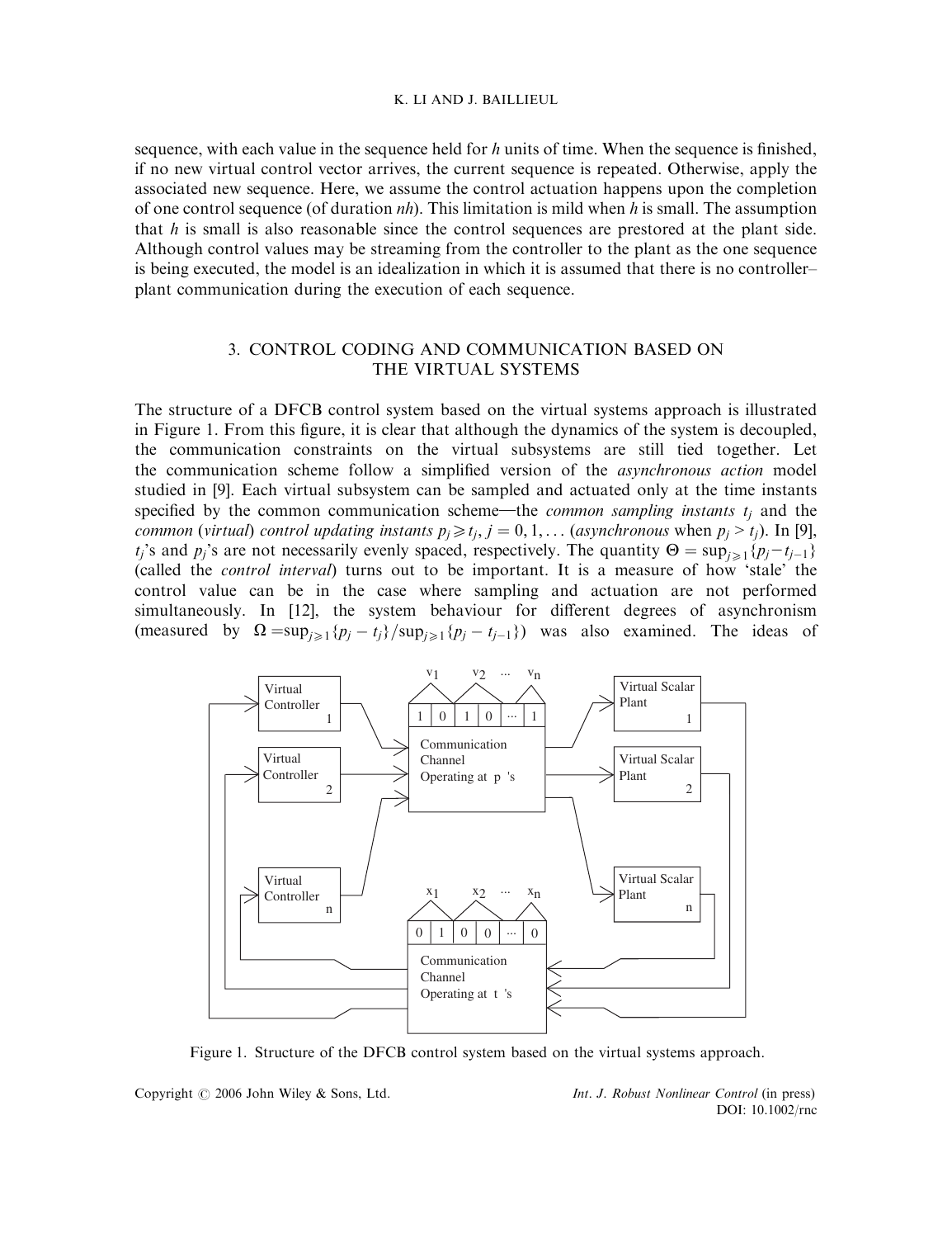

Figure 2. Scenarios of same control interval  $(\Theta)$  but different degrees of asynchronism  $(\Omega)$ : (a)  $\Omega \to 0$ ; (b)  $\Omega = 0.5$ ; and (c)  $\Omega \rightarrow 1$ .

control interval and the *degree of asynchronism* are illustrated in Figure 2. Note that the case of  $\Omega \to 1$  may correspond to the situation where the delay is close to the limit of the tolerable range and the system must sample extremely fast in order to control the unstable plant. When the delay is small  $(\Omega \rightarrow 0)$ , the system may sample at a correspondingly lower rate and still be stable. In both the cases, the stability depends on  $\Theta$  rather than the delay or sampling rate alone. Related observation has been reported in [15] for feedback control over wireless communications links.

Here, unless otherwise stated, we simplify the *asynchronous action model* slightly by letting  $t_i$ 's and  $p_j$ 's be evenly spaced. Then  $p_j - t_{j-1} = \Theta$ ,  $p_j - t_j = \Theta \cdot \Omega$ , and  $t_j - t_{j-1} = \Theta \cdot (1 - \Omega)$ for any  $i \ge 1$ . The variable  $\Theta$  can be viewed as the length of an atomic control cycle of the entire system. The control cycles of the individual virtual subsystems are constructed from these atomic cycles. In the case of  $\Omega = 0$ , the control cycles of the individual virtual subsystems must be multiples of  $\Theta$ . When  $\Omega \neq 0$ , the lengths of the control cycles of the individual subsystems are  $\Theta\Omega$  plus multiples of  $\Theta(1 - \Omega)$ . Note that with this simplification, we can still study the robustness of the system with respect to the fluctuation of communication bandwidth by examining whether our control techniques can tolerate the variations of  $\Theta$  and  $\Omega$ .

Assuming the above communication time scheme, we next examine the content and amount of the communication in the feedback loop. In the DFCB control system we are considering, the control law of each virtual subsystem can be viewed as a mapping

$$
v_{j,i} = f_i(x_i(t_j)) : \mathbb{R} \to \mathscr{V}_i
$$

where  $|\mathcal{V}_i| = N_i$ , and  $t_j$  is a sampling instant when  $x_i$  is sampled. Thus,  $\log_2 N_i$  bits of data need to be communicated during the control cycle from  $t_{i-1}$  to  $p_i$ . Taking account of differences that may exist in the time constants of component subsystems in (8), we will study the effect of occasionally skipping the sampling of certain virtual subsystem components. Thus, the amount of communication the entire system needs at the jth control cycle is, in number of bits,

$$
\sum_{i=1}^n L_{j,i}
$$

where

$$
L_{j,i} = \begin{cases} [\log_2 N_i] & \text{if } x_i \text{ is sampled at } t_j \\ 0 & \text{otherwise} \end{cases}
$$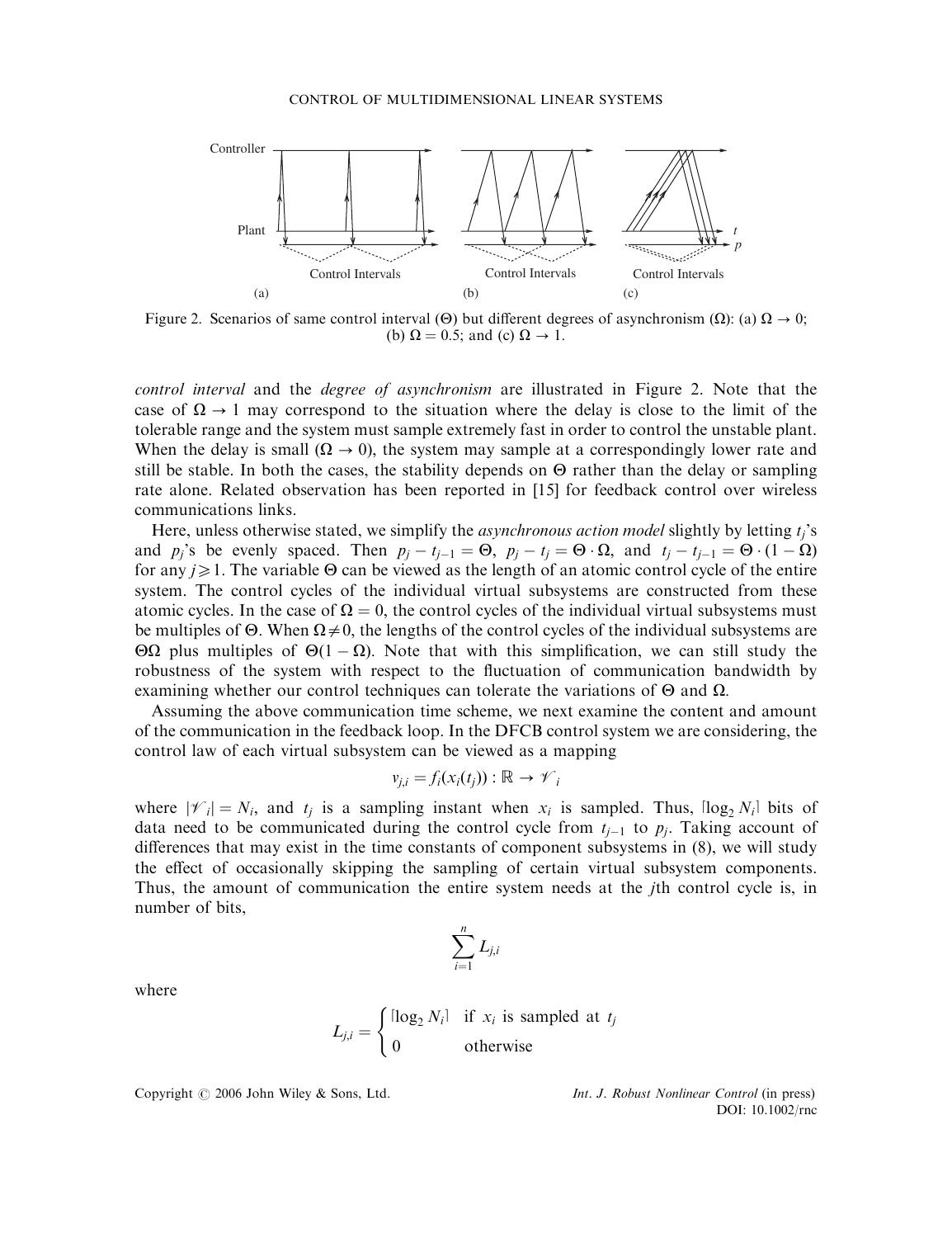In DFCB control, the choice of control strategy  $(\Theta, N_i)$ 's, etc.) are constrained by the data rates. In [9], we have introduced the base data rate

$$
R_{\rm b}=1/\delta
$$

where  $\delta$  is the total time required for processing (generating, transmitting and receiving, etc.) each one bit of data between the plant and controller. (Here, we assume  $\delta$  is for round trip.) If  $R_b$  and  $L_{i,i}$ 's are given, then the control interval  $\Theta$  of the overall system is

$$
\Theta = \frac{\max_{j\geq 1} \sum_{i=1}^{n} L_{j,i}}{R_{\text{b}}} \tag{9}
$$

i.e.  $\Theta$ , the atomic control cycle of the overall system, needs to be long enough so that the required communication can be completed at rate  $R<sub>b</sub>$  even at the busiest time—when all subsystems require some attention. Conversely, given a performance criterion and a feasible control law, one can compute the tolerable range of  $\Theta$  (see [9, 12]). Then, the required  $R_{\rm b}$ , denoted by  $R_b^*$ , can be calculated from (9). In the present paper, we always refer to the *required* base data rate  $R_b^*$  as the slowest data rate that permits a bounded response from some set of initial conditions.

## Definition 1 (Li and Baillieul [9])

A DFCB control system on  $\mathbb{R}^n$  produces bounded response if for some bounded domain D with non-zero Lebesgue measure, any trajectory started in  $D$  remains in  $D$  for all time.

## Remark 3.1

It is important to note that in the case of varying data rate, the existence of a code-based control law that produces bounded response as defined above is a necessary condition for the 'containability' defined in [7]. Hence, producing bounded response is a very basic notion of stability for studying control over capacity-varying feedback channels.

In addition to the *base data rate*, here we are also concerned with the *average data rate*, which can be defined as

$$
R_{\rm a} = \lim_{J \to \infty} \frac{\sum_{j=1}^{J} (\sum_{i=1}^{n} L_{j,i})}{t_J - t_0}
$$
\n(10)

and the *required average data rate*  $R_a^*$  that is also induced by the performance criterion of producing bounded response.

 $R_a$  is related to  $R_b$ . For instance, when  $\sum_{i=1}^{n} L_{j,i} \equiv L$  for all j's,  $R_a = R_b/(1 - \Omega)$ . (Recall that  $\Omega$  is the degree of asynchronism, which also reflects how much the adjacent control cycles overlap with each other.) Further, if  $\Omega = 0$  (simultaneous sampling and actuation),  $R_a = R_b$ . On the other hand, when the sampling is scheduled and skips certain modes at certain times  $(L_{i,i} = 0$  for some  $(i, j)$ 's),  $R_a$  can be lower than  $R_b$ . We will explore such strategies in the sequel.

Extending the theoretical data-rate limit ([4, 5]) to our set-up, the tightest lower bound for the instantaneous and average data rates are

$$
R_b^* \ge R^* = \log_2 e \cdot \sum_{i=1}^n a_i, \quad R_a^* \ge R^*/(1 - \Omega) \tag{11}
$$

for the closed-loop system to produce bounded response. Note that in the derivation of the datarate inequality (1), it is commonly assumed that the control actions take the effect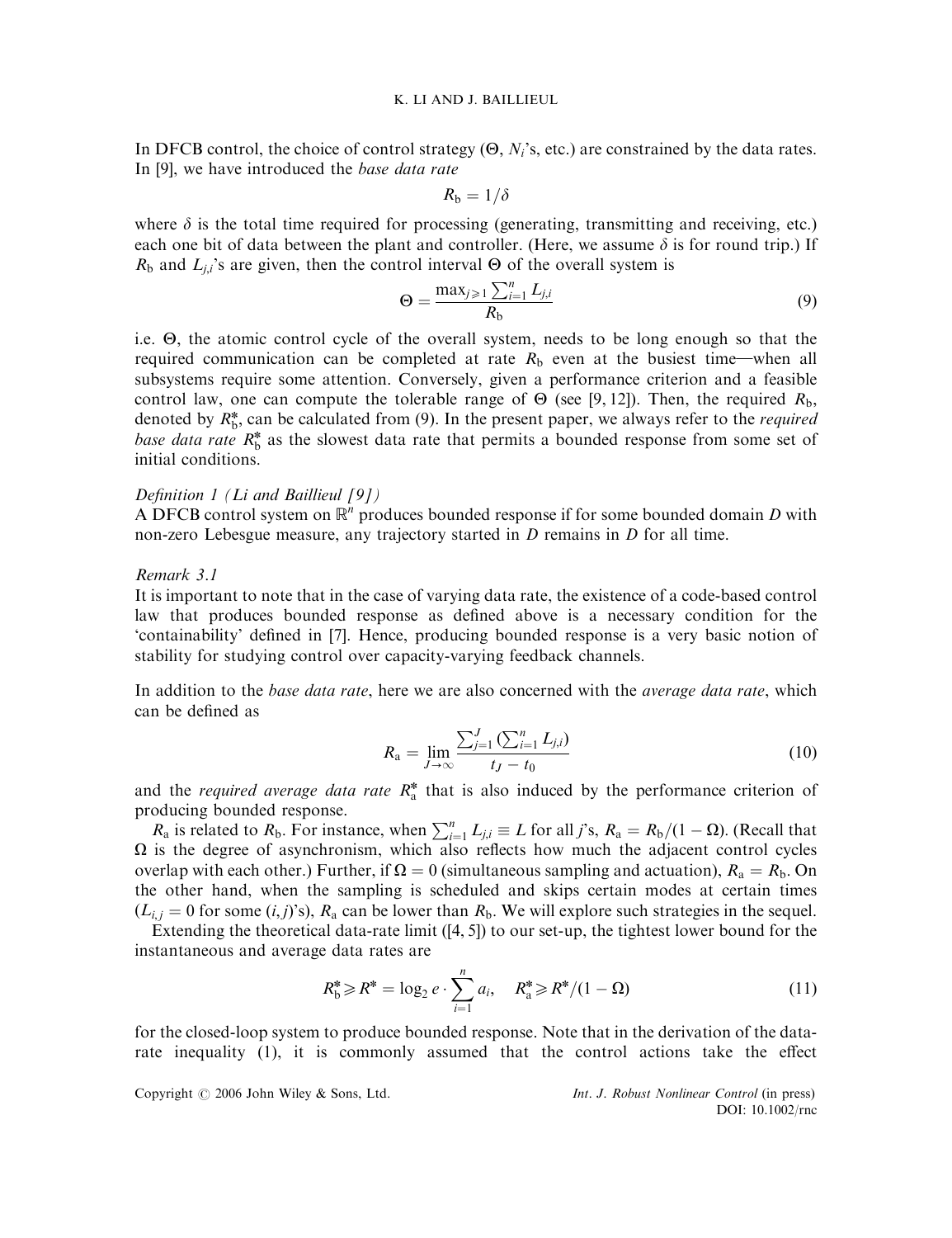instantaneously after sampling. The factor  $(1 - \Omega)$  in the bound of  $R_a^*$  reflects that when the control actions do not take effect instantaneously, the samples need to be taken at higher rates. Suppose the virtual control law for each (scalar) subsystem is binary (i.e.  $N_i = 2$ ) and all subsystems are sampled at all sampling times, i.e.  $L_{j,i} \equiv 1$ . (We refer to this strategy as the *simple* strategy.) Then according to [9],  $\Theta \leq (\log_2 e \cdot \max a_i)^{-1}$  must be satisfied (for bounded response). Also assume no asynchronism, the data-rate requirements are

$$
R_{\rm a}^* = R_{\rm b}^* > \log_2 e \cdot n \max_{i=1,\dots,n} a_i \tag{12}
$$

Clearly, this is greater than the theoretical minimum data rate of (11) and the reason is due to the lack of data-rate allocation among faster and slower modes. The remaining part of the paper will discuss the data-rate allocation strategies.

## 4. DISADVANTAGE OF ALLOCATING COMMUNICATION BANDWIDTH BY ALLOCATING QUANTIZATION LEVELS

The main contribution of the present paper is to propose a data-rate allocation strategy based on allocating time slots, which—together with the *virtual systems* approach—extends the robustness and efficiency of one-bit control to multidimensional control systems. Before discussing the time slot allocating strategy, an explanation of the advantage margin of the onebit control over the control with larger alphabet but less frequent updates is in order.

## 4.1. Tolerance of asynchronism

An important advantage of the one-bit control lies in its tolerance of sampling-actuation asynchronism. Consider the DFCB control of a scalar system with normalized open-loop pole

$$
\dot{x}(t) = x(t) + v(t)
$$
  
\n
$$
v(p_j \le t < p_{j+1}) = f(x(t_j))
$$
  
\n
$$
p_0 = t_0 = 0, \quad p_{j+1} \ge p_j \ge t_j
$$
  
\n
$$
\sup_{j \ge 1} \{p_j - t_{j-1}\} = \Theta, \quad \sup_{j \ge 1} \{p_j - t_j\} / \Theta = \Omega, \quad j = 0, 1 ...
$$
\n(13)

where  $\Theta \geq 0$ ,  $0 \leq \Omega \leq 1$ , and code-based control law

$$
f(x): \mathbb{R} \to \mathscr{V} \tag{14}
$$

in which  $\mathscr V$  is a finite control alphabet. Let  $N = |\mathscr V| \in \{2, 3, \ldots\}$ . For this scalar system,

$$
R_{\rm b} = \frac{\log_2 N}{\Theta} \tag{15}
$$

Suppose  $f(\cdot)$  is given for each value of N. Then the required based data rate of the closed-loop system (for bounded response) is a function of the control alphabet length  $N$  and the samplingactuation asynchronism  $\Omega$ , hence can be denoted by  $R_b^*(N, \Omega)$ .

 $R_b^*(N, \Omega)$  can be calculated numerically. The control law (with N being even)

$$
f(x) = -b_l \text{ if } x \in [b_{l-1}, b_l)
$$
  

$$
b_l = 2^{2l/N} - 1, \quad l = 1, ..., N/2
$$
  

$$
f(-x) = -f(x) \text{ for } x \neq 0
$$

Copyright  $\odot$  2006 John Wiley & Sons, Ltd. Int. J. Robust Nonlinear Control (in press)

DOI: 10.1002/rnc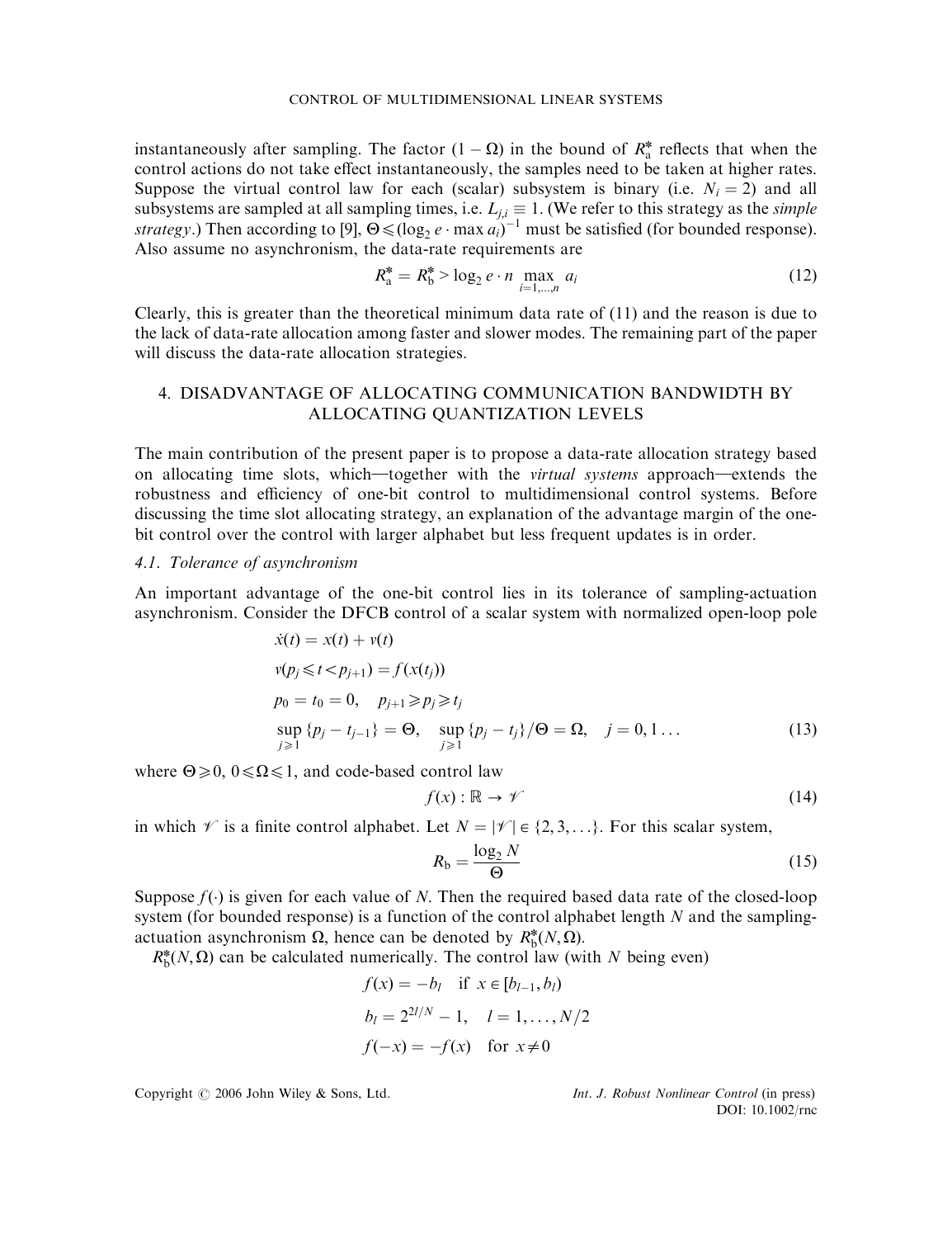

Figure 3. Required base data rates with various degree of asynchronism and length of control alphabet. The fact that the control alphabet must be coded by an integer number of bits is ignored.

was assumed in [12]. These control laws have been shown to require the least base data rates among regular control designs with given N (see [9]). For  $N = 2$  (and only for  $N = 2$ ) this control has  $R_b^*(N, \Omega)$  equal to the theoretical bound, (1), given by the Data-Rate Theorem. The corresponding  $R_b^*(N, \Omega)$  is shown in Figure 3.

More insight about the effect of asynchronism can be gained from the following theorems, which do not depend on the specific forms of the control laws.

#### Theorem 1

For the scalar DFCB control system (13), (14), for all  $f(\cdot) \in F_N$ , where  $F_N$  is the collection of code-based control laws with N distinct control actions, for all  $\Omega > 0$ ,  $R_b^*(N, \Omega) \to \infty$  as  $N \to \infty$ .

#### Proof

If the code-based control law  $f(\cdot)$  is able to produce bounded response in a non-degenerate bounded interval D, then  $\Delta = \sup|x + f(x)| > 0$  exists for  $x \in D$ . Note that  $f(x)$  can only take a finite number of values. Suppose the sampling and control updating instants follow

$$
p_0 = t_0 = 0
$$
  
\n
$$
p_{j+1} = t_j + \log \log N
$$
  
\n
$$
t_{j+1} \le p_j - \log \log \log N, \quad j = 0, 1, ...
$$
\n(16)

where the base of the logarithm is natural. Then the following can be verified with tedious calculations: for N large enough, there exists  $x_0 \in D$  and  $\phi > 0$  such that  $|x_0 + f(x_0)| > \phi \Delta$ , and if  $x(0) = x_0$ , then, depending on the sign of  $x_0 + f(x_0)$ , either  $x(t) + u(t) > \phi \Delta$ , for all  $t > 0$  or  $x(t) + u(t) < -\phi\Delta$ , for all  $t > 0$ , i.e. there exist initial states for which the state trajectory will be monotonically increasing or decreasing with non-diminishing speed, hence the trajectory cannot be contained in D. Thus, the system does not achieve *bounded response*.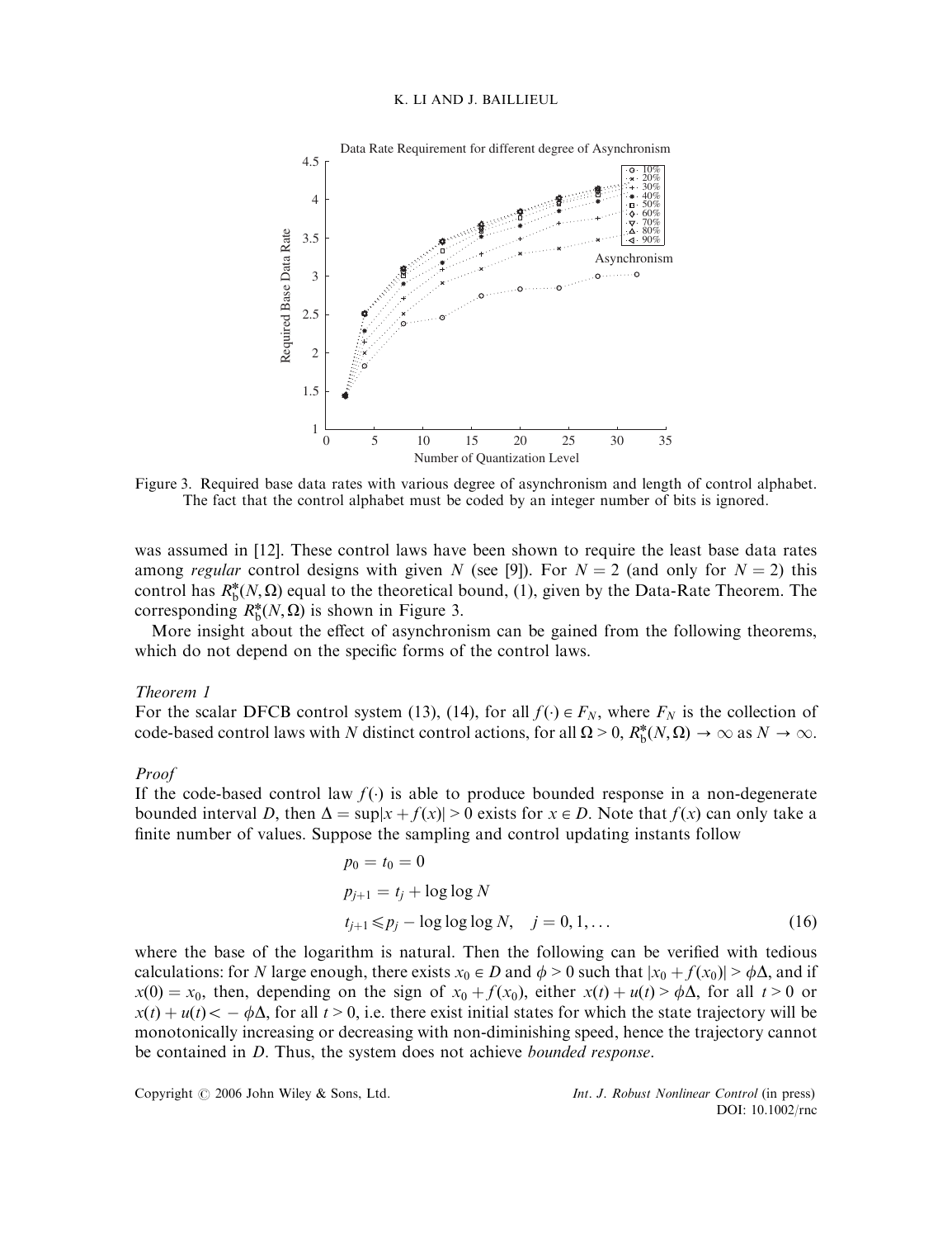On the other hand, (16) implies

$$
\Omega \ge \frac{\log \log \log N}{\log \log N} \to 0, \quad R_{\text{b}} = \frac{\log_2 N}{\log \log N} \to \infty
$$

as  $N \to \infty$ . Since these values of  $\Omega$  and  $R_b$  have been proved to be not stabilizing, then

for all 
$$
\Omega > 0
$$
,  $R_b^* > \frac{\log_2 N}{\log \log N} \to \infty$ 

as  $N \to \infty$ .

## 4.2. Tolerance of disturbance

The next theorem quantifies the limitation of fine quantization from another perspective, namely, how the required data rate changes when there is disturbance. The result claims that the increase of required data rate from the theoretical limit in the presence of disturbances is minimized only when the single-bit control is applied. Intuitively, this is because the ratio between the magnitude of disturbance and the average size of the 'quantization cells' for the state feedback increases as the quantization becomes finer. In addition, here we derive the datarate requirement in the presence of bounded disturbances, which will be useful in later sections. Here, we assume for simplicity that the sampling instants are evenly placed and there is no asynchronism ( $\Omega = 0$ ), and write  $R_b^*(N)$  instead of  $R_b^*(N, \Omega)$ .

## Theorem 2

Suppose the plant dynamics in (13) has a disturbance term in addition:

$$
\dot{x}(t) = x(t) + v(t) + w(t)
$$

where  $w(t)$  is an unknown but bounded disturbance. Consider the control problem of producing bounded response in the interval D of normalized length  $\mu(D) = 2$ , with  $|w| \le \kappa$  under the same normalization. Let  $F_N$  be the collection of code-based control laws with N distinct control actions. Then for all  $f(\cdot) \in F_N$ ,

$$
R_b^*(N) \geqslant \log_2 e \cdot \frac{\log_2 N}{\log_2(1 + (N-1)/(N\kappa+1))}
$$

(i)

(ii) 
$$
R_b^*(2) = \log_2 e \cdot \frac{1}{\log_2(1 + 1/(2\kappa + 1))}
$$

with the one-bit control law

$$
f(x) = \begin{cases} 1 + \kappa, & x \geq 0 \\ -(1 + \kappa), & x < 0 \end{cases}
$$

and

(iii) for all  $N > 2$  and all  $f(\cdot) \in F_N$ ,  $R_b^*(N) > R_b^*(2)$  when the one-bit control law is as given in (ii).

#### Proof

The proof of (i) follows the spirit of the Data-Rate Theorem. Suppose the range of  $f(\cdot)$  is  $\mathcal{V} = \{v_1, v_2, \dots, v_N\}$  and let  $\chi_l = \{x \in D | f(x) = v_l\}$ . Then  $\bigcup_{l=1}^N \chi_l = D$ , hence for at least one  $\chi_l$ ,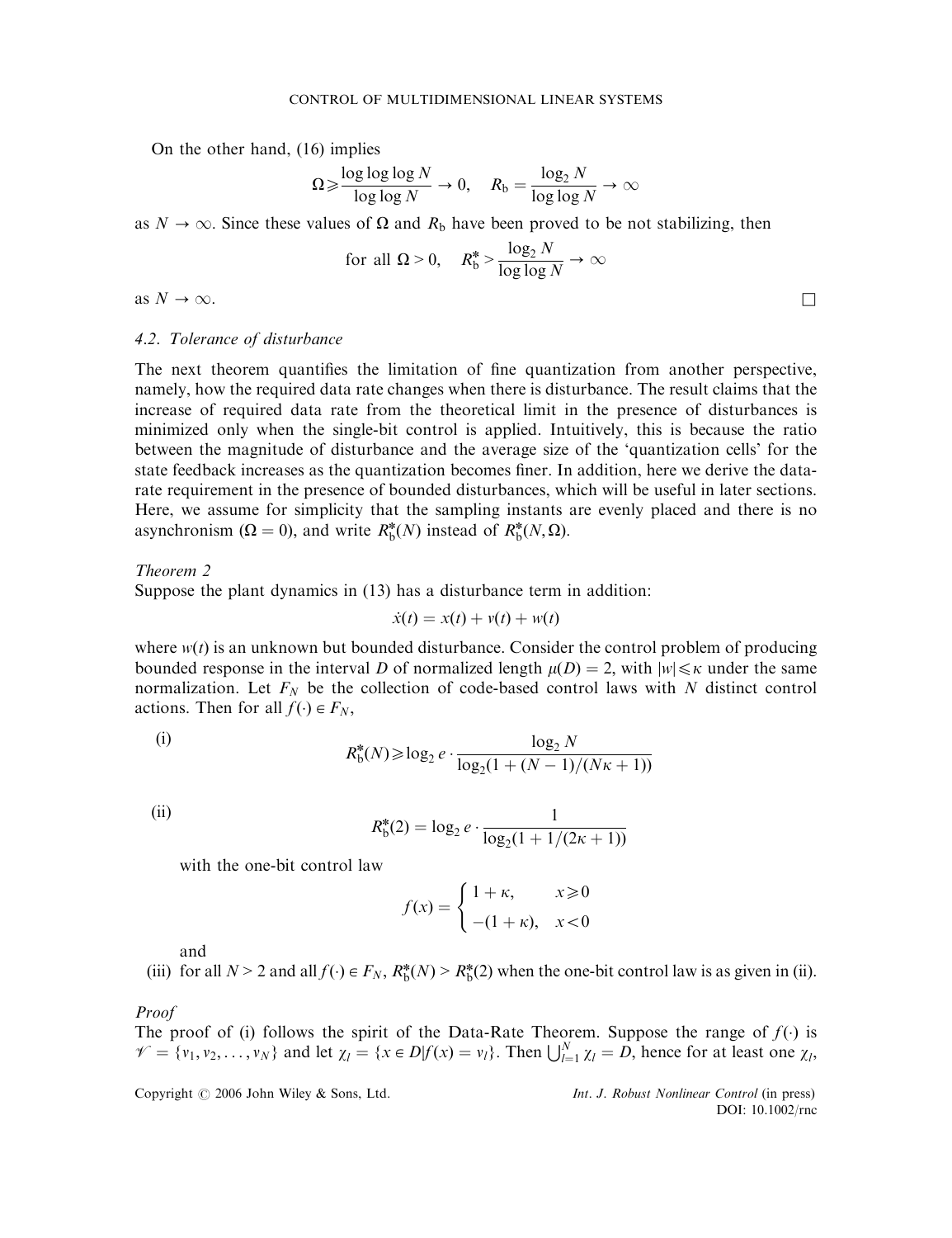the length  $\mu(\chi_l) \geq 2/N$ . Consider the initial states contained in such an interval  $\chi_l$  and the first control cycle with time  $t$  running from 0 to  $\Theta$ . The state transformation is

$$
x(\Theta) = e^{\Theta}x(0) + (e^{\Theta} - 1)f(x(0)) + \int_0^{\Theta} e^{\Theta - \tau}w(\tau) d\tau
$$
\n(17)

Let W denote the collection of all possible  $w(t)$ 's. Then the state transition (17) maps each  $\chi_l \times W$  onto an interval  $\chi_l^+$  whose length is

$$
\mu(\chi_l^+) \ge \mu(\chi_l) \cdot e^{\Theta} + 2\kappa(e^{\Theta} - 1)
$$
  

$$
\ge \frac{2}{N} e^{\Theta} + 2\kappa(e^{\Theta} - 1)
$$
 (18)

(The first inequality in (18) becomes an equality if  $\chi_l$  is connected, which is usually the case. The second inequality becomes an equality when all  $\chi_i$ 's have the same length, which is not uncommon either.) For bounded response in the sense explained previously,  $\mu(\chi_l^+)$  must not exceed 2. This gives

$$
e^{\Theta} \leqslant 1 + \frac{N-1}{N\kappa + 1} \tag{19}
$$

(19) and (15) together give the bound in (i). The right-hand side of the inequality (i) is increasing as a function of N, (ii) may be verified by a direct calculation, and then (iii) follows.  $\Box$ 

Section 2 has shown the decoupling of the multidimensional system (2) into the parallel interconnection of scalar subsystems (8) by means of the virtual systems approach. Thus, the data-rate requirement of (2) is related to those of the scalar systems in terms of the virtual systems. More precisely, let  $R_{b,i}^*$  denote the required base data rate for a scalar system that has the same eigenvalue as the ith mode of the multidimensional system. Then the data-rate requirement of (2) is bounded from below by  $\sum_{i=1}^{n} R_{b,i}^*$  and we will show in the sequel that this bound can be approached. So, by discussing the scalar systems, the above theorems and numerical results suggest that the potential of efficiently allocating feedback data rates by using large alphabets for faster modes is very limited; and it is worthwhile exploring strategies that are based on temporal allocation.

## 5. ALLOCATING COMMUNICATION BANDWIDTH BY ALLOCATING TIME SLOTS

Throughout this section, we assume that binary control is used for each virtual subsystem and the communication scheme follows the simplified asynchronous action model described at the beginning of Section 3. The reason why the *simple strategy* may require higher data rates than the theoretical minimum is that faster modes and slower modes have been given equal share of the bandwidth. There are a number of ways to address this problem.

Example 5.1

Assume  $\Omega = 0$ . Suppose  $a_i = 1/z_i$ ,  $i = 1, ..., n$  where  $z_i$ 's are some integers that do not have any common factors. It seems fair that the *i*th virtual subsystem be sampled every  $z_i$  sampling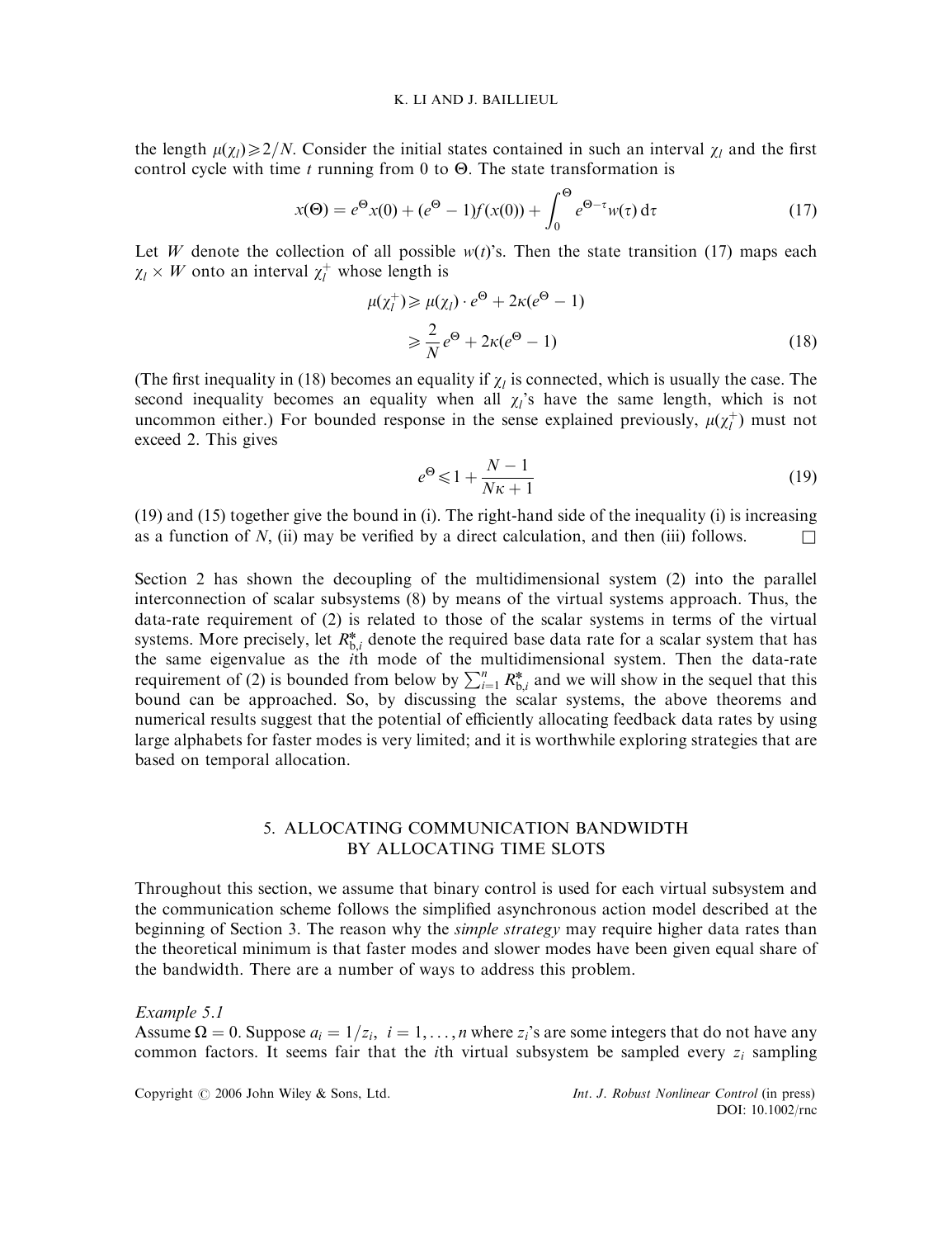

Figure 4. Data flow of example 5.1—A five-dimensional system is considered here with  $a_1 = \frac{1}{7!}$ ,  $a_2 = \frac{1}{19}$ .  $a_3 = \frac{1}{23}$ ,  $a_4 = \frac{1}{43}$ ,  $a_5 = \frac{1}{87}$ . Required  $R_b$  is 5 log<sub>2</sub> e because of the data-flow peak. Required  $R_b$  with the *simple* strategy would be  $\frac{5}{19}$  log<sub>2</sub> e.

instants. Then it sees a control interval of  $z_i\Theta$  where  $\Theta$  is the control interval on the shared communication link. The least upper bound of  $\Theta$  for each subsystem to have bounded response is given by

$$
z_i \Theta > (a_i \log_2 e)^{-1}
$$

i.e.  $\Theta \leq (\log_2 e)^{-1}$ . The average data rate requirement for the entire system is then  $R_{\rm a}$  >  $\sum_{i=1}^{n} (1/z_i)/\Theta = \log_2 e \sum_{i=1}^{n} a_i$ , which is exactly the theoretical minimum data rate. However, the required  $R_b$  in this case is  $n \log_2 e$ , which can be much larger than that of the simple strategy. Figure 4 illustrates the data flow under such a bandwidth allocation method. Note that the communication channel is transmitting very little data for most of the time except for some extremely busy times. Also note that because  $z_i$ 's do not have any common factors, there are always some busy control cycles at which every subsystem needs update (the Euclidean Algorithm). Because this approach leaves a large amount of channel capacity unused for a large fraction of the time of operation, it is not ideal.

We shall next consider the bandwidth allocation techniques that will be generally referred to as attention varying. These techniques utilize novel control magnitude protocols and provide procedures for less attentive sampling of subsystems with larger time constant. Applying such procedures to the virtual systems described above provides ways of fairly allocating communication bandwidth in the feedback channel. Meanwhile, our techniques allow the same base data rate as the simple strategy. This is a clear advantage over the method in the last example.

For the system described by Equation (8), consider the problem of how to schedule the control of the virtual subsystems given nominal values of  $\Theta$  and  $\Omega$  of the common communication scheme. To simplify the discussion, we consider a control interval (of the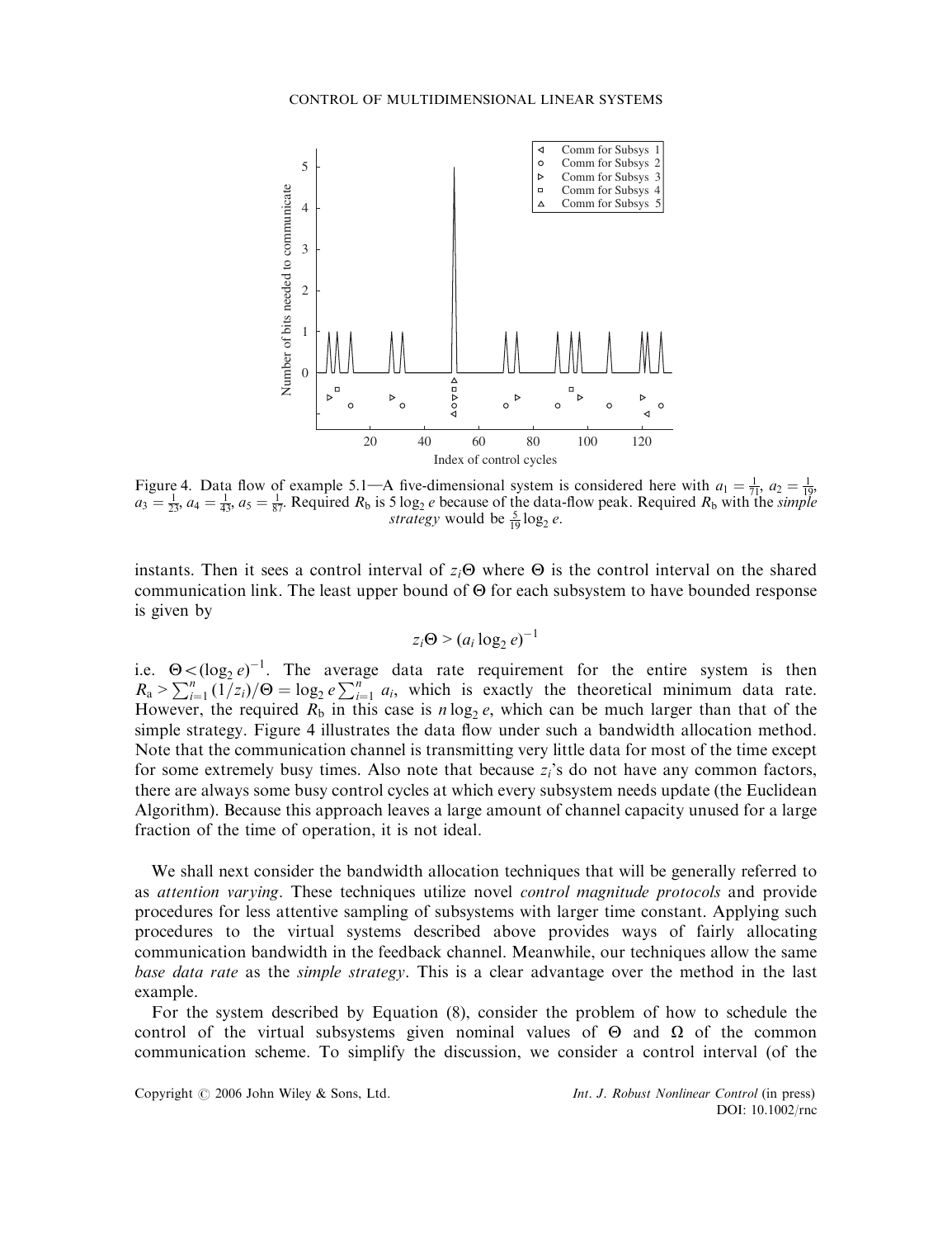overall system) of normalized length

$$
\Theta = (\log_2 e)^{-1} \tag{20}
$$

With this temporal normalization, consider sampling the scalar subsystem (omitting the subscript)

$$
\dot{x} = a(x + v + w) \tag{21}
$$

where  $\nu$  is the control input and  $\nu$  is an unknown but bounded disturbance. Let the control objective be producing bounded response in the normalized range  $(-1, 1)$  and under the same spatial normalization, assume  $|w| \leq \kappa$  for all time. If neither asynchronism nor disturbance are present, i.e.  $\Omega = 0$ ,  $\kappa = 0$ , we assume

0:55a51:0

Note that for this value of  $\Theta$ ,  $a = 1$  is the largest possible value such that (21) will have a bounded response for some switching law of  $\nu$ . Note also that with the atomic control cycles of length  $\Theta = (\log_2 e)^{-1}$ , if  $0 < a \le 0.5$ , (21) can be sampled only once every two or more atomic control cycles and still admit a feedback law which produces a bounded response. Thus, (21) can be identified as a scaled version of a component subsystem whose eigenvalue is less than the greatest eigenvalue of the overall system, but is not equal to the greatest eigenvalue divided by an integer. If the  $R_a$  related to the  $\Theta$  in (20) is close to the theoretical limit for every such subsystem, then so is the  $R_a^*$  of the overall system.

In the presence of bounded disturbance of normalized magnitude  $\kappa$ , Theorem 2 has shown that the instantaneous data-rate requirement for a scalar system with eigenvalue  $a$  is

$$
R_b^* = \frac{a \cdot \log_2 e}{\log_2(1 + 1/(1 + 2\kappa))}
$$
(22)

On the other hand, with asynchronism, the control interval for a component subsystem whose sampling skips  $(k - 1)$  atomic control cycles is  $(k(1 - \Omega) + \Omega)$ . Accordingly, for the case with bounded disturbance and asynchronism, we assume

$$
\frac{1}{2-\Omega}\log_2\left(1+\frac{1}{1+2\kappa}\right) < a < \log_2\left(1+\frac{1}{1+2\kappa}\right)
$$

This can be verified from (22) to be the range of a corresponding to  $(0.5, 1)$  in the no disturbance, no asynchronism case.

Let this scalar system be controlled by the binary law

$$
v(t)|_{t\in[p_j, p_{j+1})} = \begin{cases} v(p_{j-1}) & \text{if sampling skipped} \\ \begin{cases} \sigma_j & x(t_j) < 0 \\ -\sigma_j & x(t_j) \ge 0 \end{cases} & \text{otherwise} \end{cases}
$$
 (23)

where  $\sigma_i$  is the magnitude of control for the *j*th control cycle (control action applied at  $p_i$ ).

## 5.1. An aggressive approach

Here, we describe an approach that can reduce the  $R_a$  of the above subsystem arbitrarily close to the theoretical limit. However, this approach requires good knowledge of the lengths of the control intervals, hence is not robust to varying and uncertain feedback channel capacity.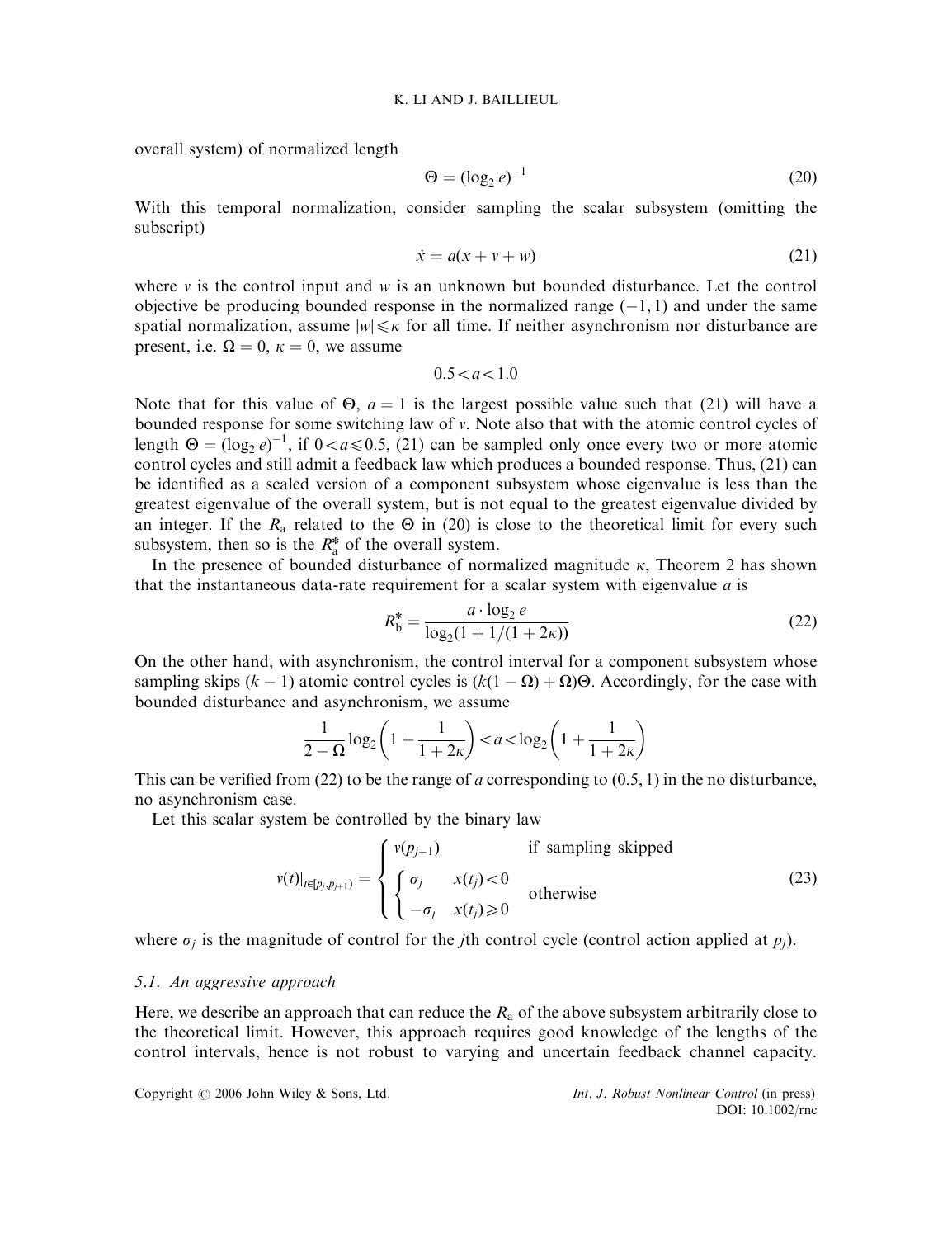Because of this drawback, we only describe this approach with the ideal assumption that  $\Omega = 0$ and  $\kappa = 0$ . (Neither asynchronous control action nor disturbances are present.)

For any given  $\varepsilon > 0$ , there exist  $m, k \in \mathbb{Z}^+$  such that  $a \leq m/(m+k) < a+\varepsilon$ . Assuming  $x(t_0) \in (-1, 1)$ , let the control system enter the following loop:

Stage 0: Set  $\sigma_i = 2^{a-1}/2^a - 1$  and let subsystem (21) be sampled, and the control be updated, at the instant  $t_i$ . It can be verified that

$$
|x(t_{j+1})| \leq 2^{a-1} = (2^a - 1)\sigma_j
$$

(Note that this range for  $x(t_{i+1})$  is only valid for the specified  $\Theta$ . The range would become invalid if  $\Theta$  were larger or smaller.) Increase *j* by one and finish the control cycle ending at the new  $t_i$ .

Stage 1: Set

$$
\sigma_j=2^{a-1}\sigma_{j-1}
$$

and let subsystem  $(21)$  be sampled and the control be updated. Increase *j* by one and finish the control cycle ending at the new  $t_i$ .

Repeat this stage for a total of  $m-1$  control cycles. Note that the bound of  $x(t_i)$ shrinks by  $2^{a-1}$  each time.

Stage 2: After repeating the cycles in Stage 1,

$$
|x(t_j)| \leq 2^{m(a-1)}
$$

Set  $\sigma_i = 0$  and run the next k control cycles without sampling, after which j increase by k and

$$
|x(t_j)| \leq 2^{m(a-1)} \cdot 2^{ka} \leq 1
$$

The last inequality holds because  $a \leq m/(m+k)$ . Return to Stage 0.

## Remark 5.1

(1) The above procedure repeats itself every  $m + k$  control cycles, in which one-bit samples are taken for m times. Thus the average data rate is

$$
R_{\rm a} = \frac{m}{m+k} \Theta^{-1} = \frac{m}{m+k} \log_2 e
$$

which is arbitrarily close to the theoretical limit  $a \log_2 e$ .

(2) However, the above procedure requires precise knowledge of  $\Theta$  to operate. Although the procedure can be modified to accommodate a range of values for  $\Theta$ , fairly good knowledge of  $\Theta$  is still needed for effective reduction of the average data rate. This somewhat limits its use in cases where the communication channel capacity is uncertain.

## 5.2. A robust approach

The rest of this paper will focus on the *robust attention-varying* technique, which is described below. Let the control system enter the following loop:

Stage 0: Set  $\sigma_j = 1 + \kappa$  and let subsystem (21) be sampled at every common sampling instant  $t_i$ . If  $x(t_{i*})$  is the first sample that indicates the state trajectory has crossed the origin,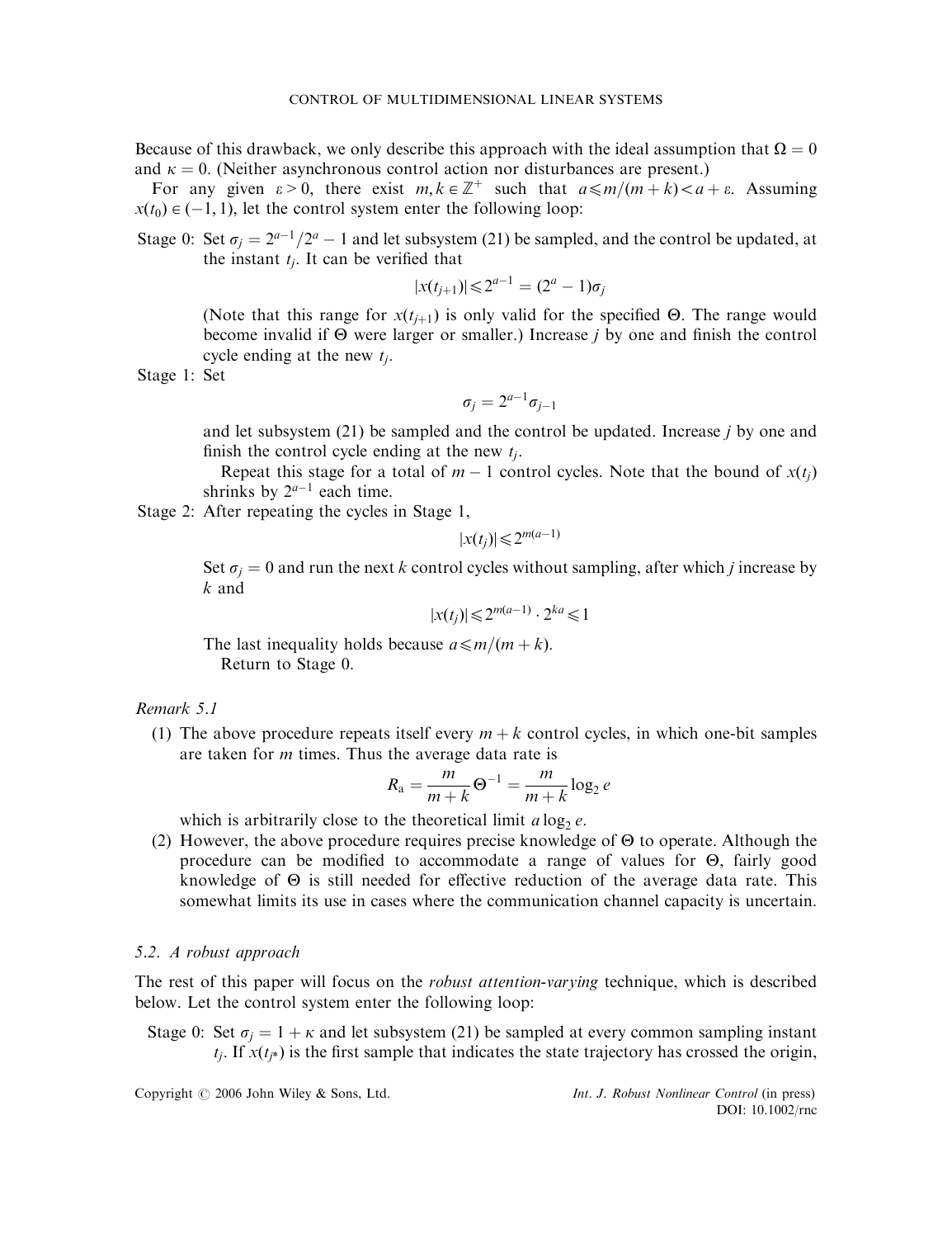then

$$
|x(p_{j^*})| \leq (2^a - 1)(1 + 2\kappa)
$$

(Note that if  $\Theta$  takes the nominal value (20), then the above range is tight for  $x(p_{i*})$ . If  $\Theta$  takes a smaller value, the range is not tight, but still valid. This is a crucial feature that ensures the robustness of our procedure with regard to varying  $\Theta$ , hence varying data rate.) Go to the next step upon getting such a sample.

Stage 1: Set

$$
\sigma_{j^*} = (2^a - 1)(\sigma_{j^*-1} + \kappa) + \kappa
$$

Maintain this value for  $\sigma_i$  until or unless the algorithm returns to this step. Stage 2: Find the largest integer  $k$  such that

$$
(2^{a(k(1-\Omega)+\Omega)}-1)(\sigma_{j^*}+\kappa)<1
$$

- Stage 3: If  $k \ge 2$ , set the sampling frequency to once every k atomic control cycles. (i.e. the control cycle for this subsystem becomes  $k\Theta(1 - \Omega) + \Theta\Omega$ .) Wait until the state trajectory crosses the origin again. Then return to Stage 0.
- Stage 4: If  $k < 2$ , wait until the state trajectory crosses the origin, then let  $j^*$  be the index of the first sample that indicates this crossing and go to Stage 1.

The block diagram of the above procedure is shown in Figure 5. It is easy to verify that bounded response is ensured.

## Remark 5.2

- (1) Above is the technique we propose for allocating communication among the decoupled virtual subsystems. We will show that it reduces the *average data-rate* requirements. Note that when the *average data-rate* requirement for each individual virtual subsystem is close to the theoretical minimum, so is that of the overall system.
- (2) This technique does not depend on precise knowledge of  $\Theta$ . When the available data rate increases and  $\Theta$  becomes smaller, the state trajectory will not only remain bounded, but also stay closer to the origin. With infinite data rate, the state will converge to 0.
- (3) Moreover, although the knowledge of  $\Omega$  is helpful, it is not necessary.  $\Omega$  can be replaced by any of its lower bounds, or one can simply assume  $\Omega = 0$  to apply the procedure, and still get bounded response and reduced average data rate requirement.
- (4) The effect of Stage 1 in our algorithm is to reduce the size of the attracting set for motions of the controlled system. Techniques to accomplish similar objectives have been reported in [6, 9, 10].
- (5) In addition, the present technique can be further synthesized with the 'side-channel' technique in [9] to achieve asymptotic stability.
- (6) When

$$
\kappa \geqslant \frac{1-2^{a-1}}{2^{a(2-\Omega)}-1}
$$

our procedure operates in a trivial way. Specifically, the updates in Stage 1 approach a limit such that  $k \ge 2$  is never satisfied and Stage 3 is never reached. The average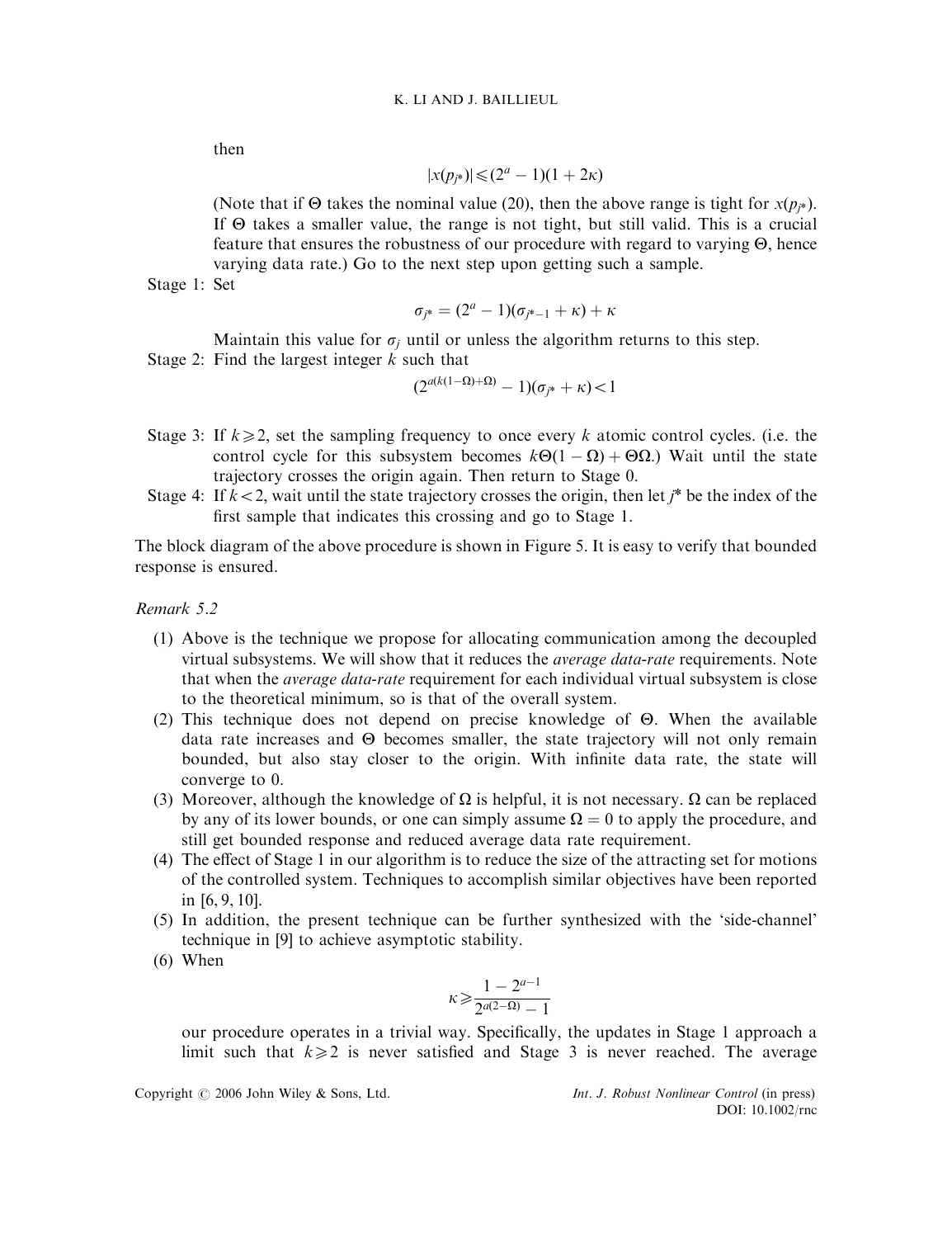

Figure 5. Block diagram of the robust attention varying data-rate allocation technique.

data-rate requirement is not reduced then. To illustrate the magnitude of disturbance that can result in this degradation, consider  $a = 0.9$ ,  $\Omega = 0.2$ , the above inequality becomes  $\kappa \geq 0.0323$ . Also consider  $a = 0.6$ ,  $\Omega = 0.1$ , the inequality becomes  $\kappa \geq 0.2011$ .

Next, we calculate the data-rate requirements. First, consider the *base data-rate*. If we set the nominal  $\Theta$  to  $(a_{\text{max}} \log_2 e)^{-1}$  where  $a_{\text{max}}$  is the largest eigenvalue of the system, then the *base* data-rate requirement becomes no greater than that of the *simple strategy*, which is acceptable. Further reducing  $R<sub>b</sub>$  seems difficult in general but is possible for specific systems (sets of eigenvalues), e.g. consider a four dimensional system with  $a_1 = 1$  and  $a_2, a_3, a_4$  smaller than but roughly equal to  $\frac{1}{3}$ . In terms of producing bounded response with coarsely quantized control, let the atomic control cycle length be  $\Theta = 1/log_2 e$ , the controller only needs to send a two-bit command each time. One bit will be dedicated to the fastest mode  $a_1$  and the three slower modes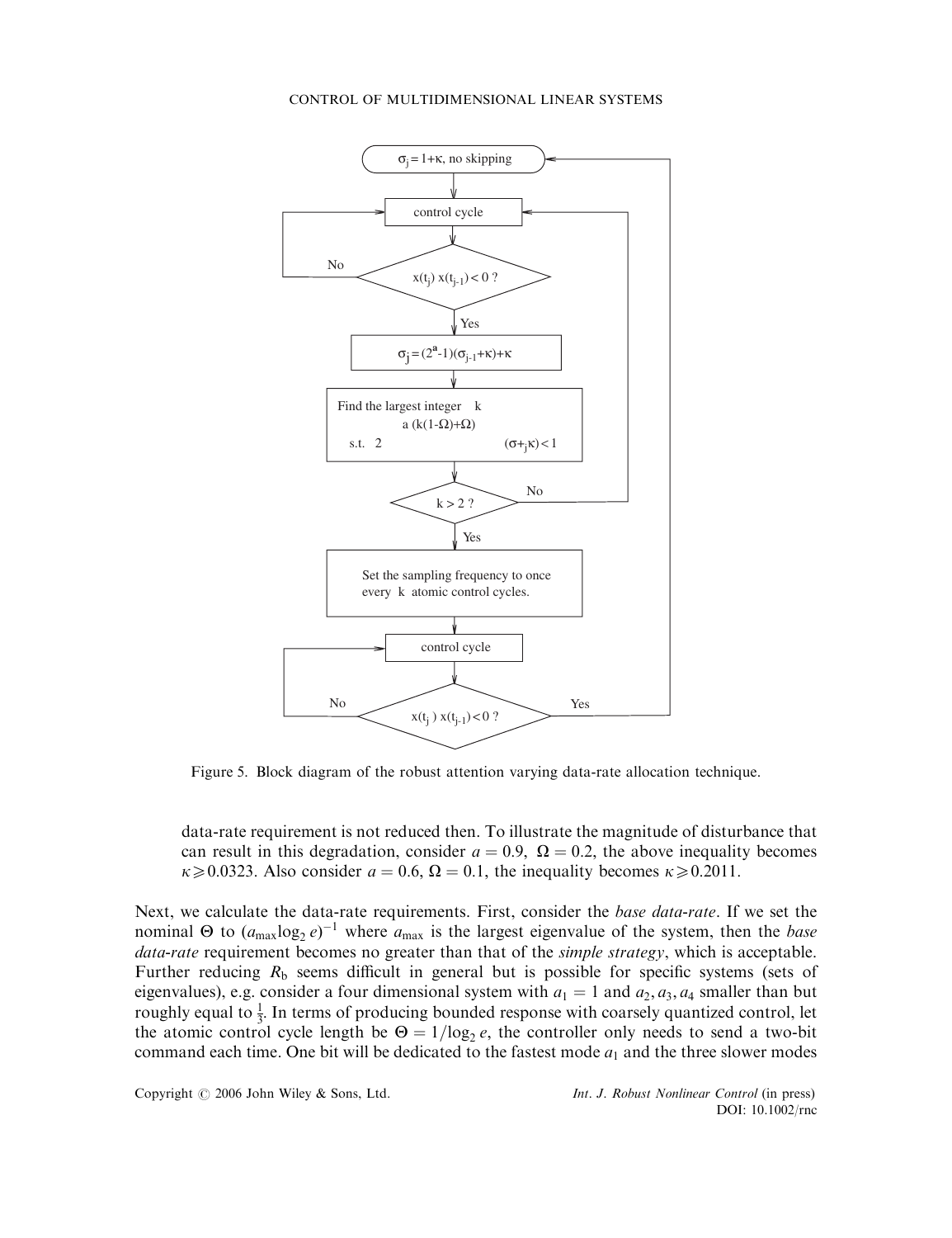take turns using the other bit. Then both the base data-rate and the average data-rate requirements are close to the theoretical minimum.

In the rest of this section, we calculate the *average data rate* under this technique. The closedform calculation seems hard for arbitrary sets of parameters. But some particular values of  $a$  do allow closed-form calculations.

First, suppose  $\Theta = (\log_2 e)^{-1}$ ,  $\Omega = 0$ ,  $\kappa = 0$  and a satisfies

$$
(2^{2a} - 1)(2^a - 1) = 1 \tag{24}
$$

Assume the initial state  $x(t_0)$  is uniformly distributed in  $(-1, 0)$ . Then the sampling interval of this subsystem is switched from  $\Theta$  to 2 $\Theta$  whenever the state trajectory crosses the origin in the positive direction (negative to positive), and it is switched back when a crossing happens in the opposite direction. The state trajectory is contained in  $(-1, 2^a - 1)$  (see the state-transition graph in Figure 6). To calculate the average data rate, we need to examine how much time the system spends with sampling interval  $\Theta$ , and how much with 2 $\Theta$ .

Call the state transition each between two adjacent samples in the sampling sequence a step and call the collection of steps between the instants when  $\sigma$  is reset to 1 a round. Index the rounds with l. Let the number of steps with sampling interval  $\Theta$  in the lth round be  $Q_l$ and that with 2 $\Theta$  be S<sub>l</sub>. Now consider the first round.  $Q_1 = 1, 2, \ldots$  is a discrete-valued random variable.

$$
P(Q_1 = q) = P(2^{-qa} - 1 \le x(t_0) < 2^{-(q-1)a} - 1) \\
= 2^{-qa}(2^a - 1) \tag{25}
$$



Figure 6. State transition for the special case.

Copyright  $\odot$  2006 John Wiley & Sons, Ltd. Int. J. Robust Nonlinear Control (in press)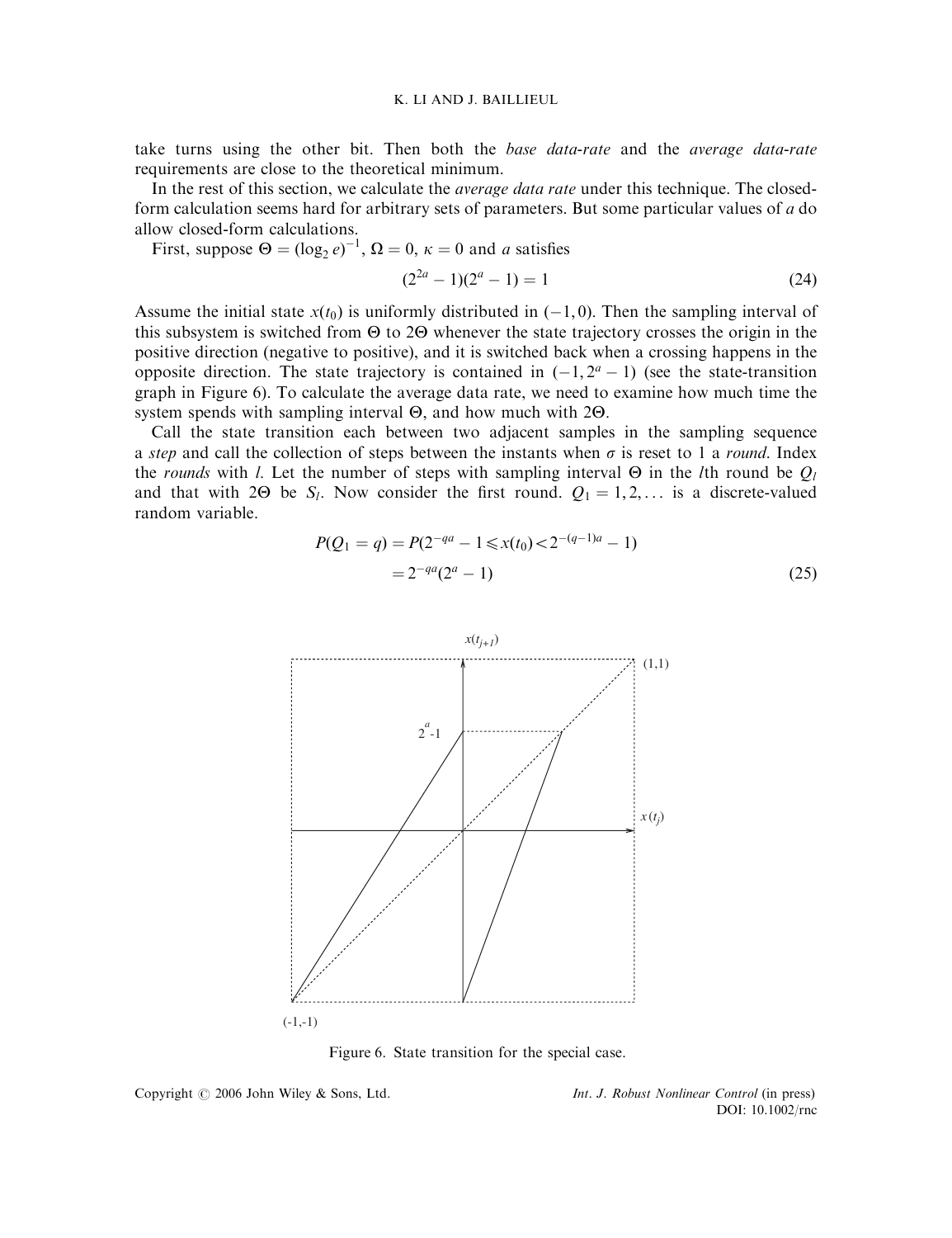The steps in the second half of round 1,  $S_1$ , is also a discrete-valued random variable taking value in all positive integers

$$
P(S_1 = s, Q_1 = q) = P\left(1 - 2^{-2(s-1)a} \le \frac{x(t_{Q_1})}{2^a - 1} < 1 - 2^{-2sa}, \ Q_1 = q\right)
$$
  
=  $P(1 - 2^{-2(s-1)a}) \le \frac{(x(t_0) + 1)2^{qa} - 1}{(2^a - 1)} < 1 - 2^{-2sa}$   
=  $2^{-qa} \cdot 2^{-2sa} \cdot (2^{2a} - 1)(2^a - 1).$  (26)

From (25) and (26),

$$
P(S_1 = s | Q_1 = q) = 2^{-2sa} (2^{2a} - 1)
$$
\n(27)

So,  $S_1$  is independent of the outcome of  $Q_1$  and

$$
P(S_1 = s) = 2^{-2sa}(2^{2a} - 1)
$$
\n(28)

Similarly, the outcomes of  $Q_i$ 's and  $S_i$ 's in different rounds are independent of each other.  $Q_i$ 's and  $S_i$ 's are also i.i.d., respectively. (Although all the randomness comes from the initial condition.) Note that we do not have this nice property for an arbitrary  $a$ . Then, the *average* data rate for this subsystem is

$$
R_{\rm a} \to \frac{E[Q] + E[S]}{E[Q] + 2E[s]} \log_2 e \quad \text{w.p.1.}
$$
 (29)

It is easy to calculate that

$$
E[Q] = \frac{2^a}{2^a - 1} \quad \text{and} \quad E[S] = \frac{2^{2a}}{2^{2a} - 1} \tag{30}
$$

To satisfy (24),  $a \approx 0.6942$ . Then from (29) and (30),  $R_{a,sub} \rightarrow 0.7340 \cdot \log_2 e$  with probability 1. The *average data rate* here exceeds the theoretical minimum by only 5.7%.

Above is the simplest case where the *average data rate* can be calculated in closed form. In fact, similar calculations hold for all  $a$ 's that satisfy

$$
(2^{ka} - 1)(2^a - 1)^m = 1 - 2^{-qa} \tag{31}
$$

for some integers  $k \in \{2, 3, \ldots\}$ ,  $m \in \{1, 2, \ldots\}$ ,  $q \in \{1, 2, \ldots\}$ . These are the cases in which Stages 1, 2 and 4 of the procedure (reducing the size of the attracting set) are repeated for  $m$ times before Stage 3 is reached; and in Stage 3, only one sample is taken in every  $k$  atomic control cycles. Call the steps between the instants when  $x(t)$  crosses the origin a subround. Then q is the maximum number of steps in the rounds immediately after  $\sigma$  is reset to 1. Note that all the other subrounds may contain infinite number of steps. The average data rates in these cases are

$$
R_{\rm a} \to \frac{\sum_{r=1}^{m} E[Q^{(r)}] + E[S]}{\sum_{r=1}^{m} E[Q^{(r)}] + k \cdot E[S]} \log_2 e \quad \text{w.p.1.}
$$
 (32)

Copyright  $\odot$  2006 John Wiley & Sons, Ltd. Int. J. Robust Nonlinear Control (in press)

DOI: 10.1002/rnc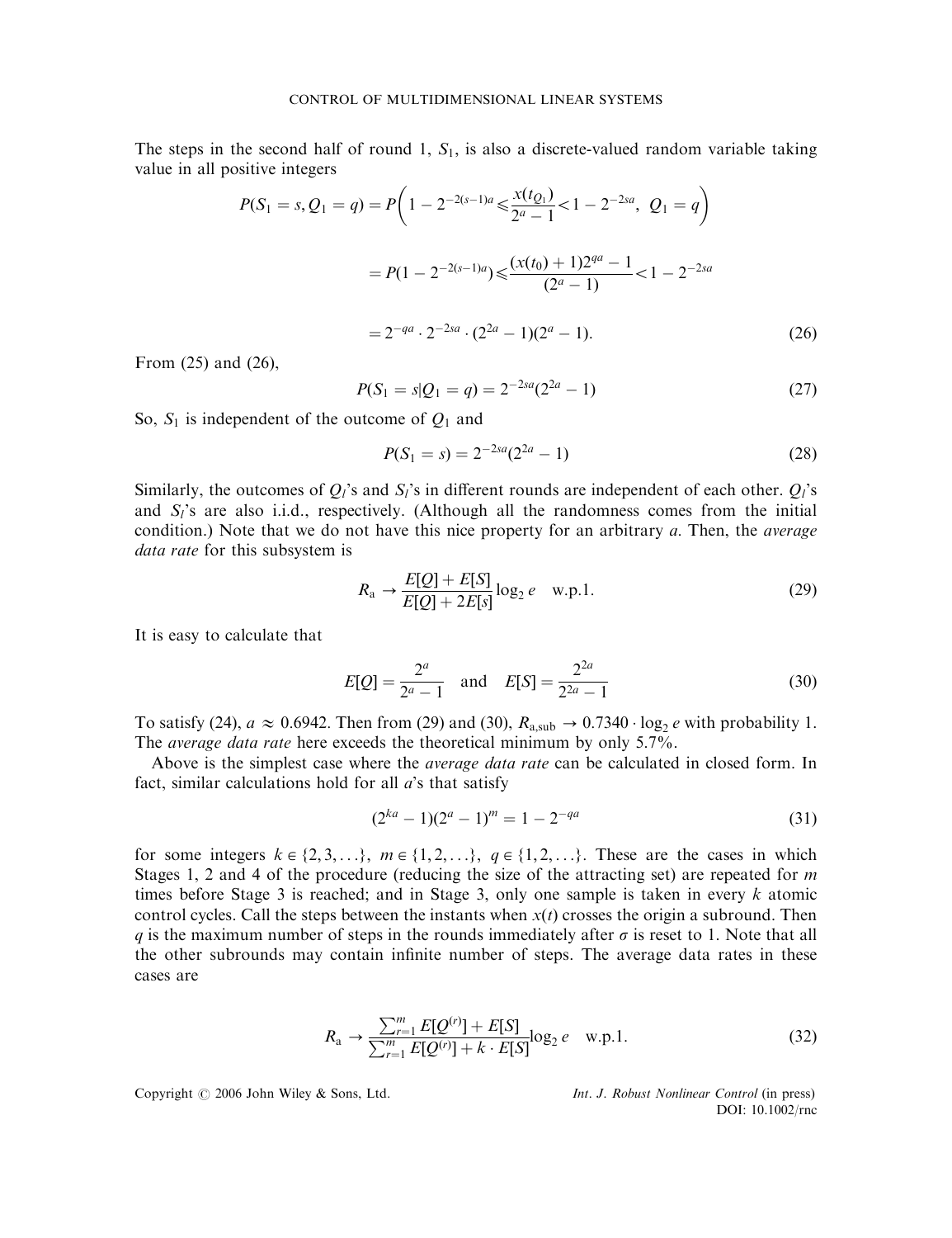where

$$
E[Q^{(1)}] = \sum_{i=1}^{q} i \cdot 2^{-ia} \frac{2^{a} - 1}{1 - 2^{-qa}}
$$
  
\n
$$
E[Q^{(r)}] = \frac{2^{a}}{2^{a} - 1}, \quad r = 2, ..., m
$$
  
\n
$$
E[S] = \frac{2^{ka}}{2^{ka} - 1}
$$
 (33)

#### 6. SIMULATIONS

This section shows simulation results for cases that do not allow explicit calculations like those shown in the last section. First, in Figure 7, the results (dotted line for simulation results and diamonds for calculated results) are plotted together with the theoretical minimum data rates. The figure shows that the required average data rates with our technique are very close to the theoretical minimum.

Next, in Figure 8, the average data rate under the robust attention varying technique is plotted in dotted line for the cases in which disturbance and sampling-actuation asynchronism are present. Plotted in solid line, the tightest lower bound for required average data rate corresponding to this case is

$$
R_{a}^{*} \geqslant \frac{a \cdot \log_{2} e}{\log_{2}(1 + 1/(1 + 2\kappa))} \cdot \frac{1}{1 - \Omega}
$$
\n(34)



Figure 7. Average data rate with robust attention varying.

Copyright  $\odot$  2006 John Wiley & Sons, Ltd. Int. J. Robust Nonlinear Control (in press) DOI: 10.1002/rnc

and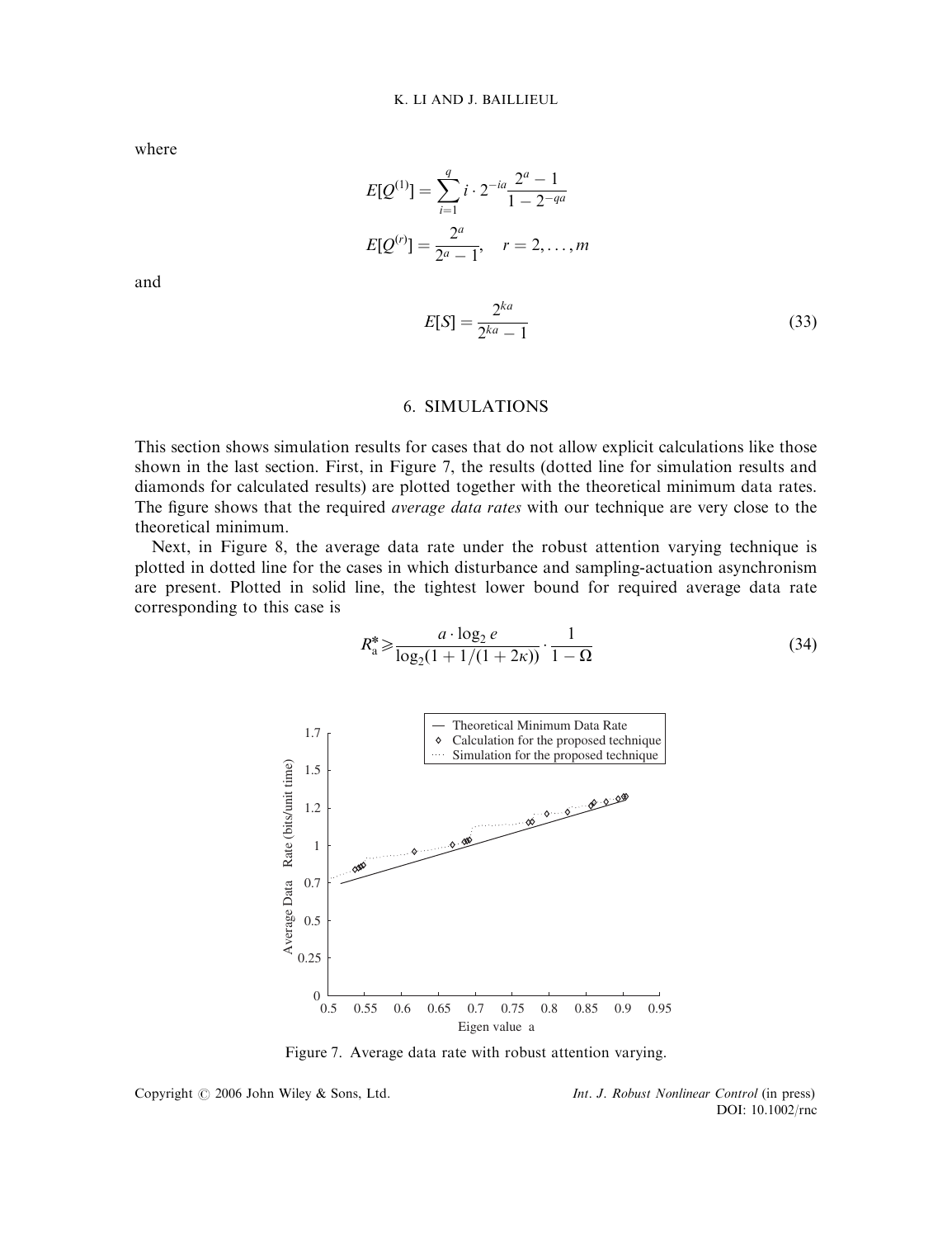

Figure 8. Average data rate with the robust attention varying, the case with disturbance and asynchronism. Assume  $\kappa = 0.02$  and  $\Omega = 0.2$ .



Figure 9. State trajectory with high data rate. The data rate is 10 times higher than the nominal value.  $\kappa = 0.1$ ,  $\Omega = 0.2$ .

Finally, Figure 9 plots a state trajectory of the (sub)system for the case where the actual data rate is much higher than the nominal value. It shows that the state is well contained around the origin by the control with the high data rate.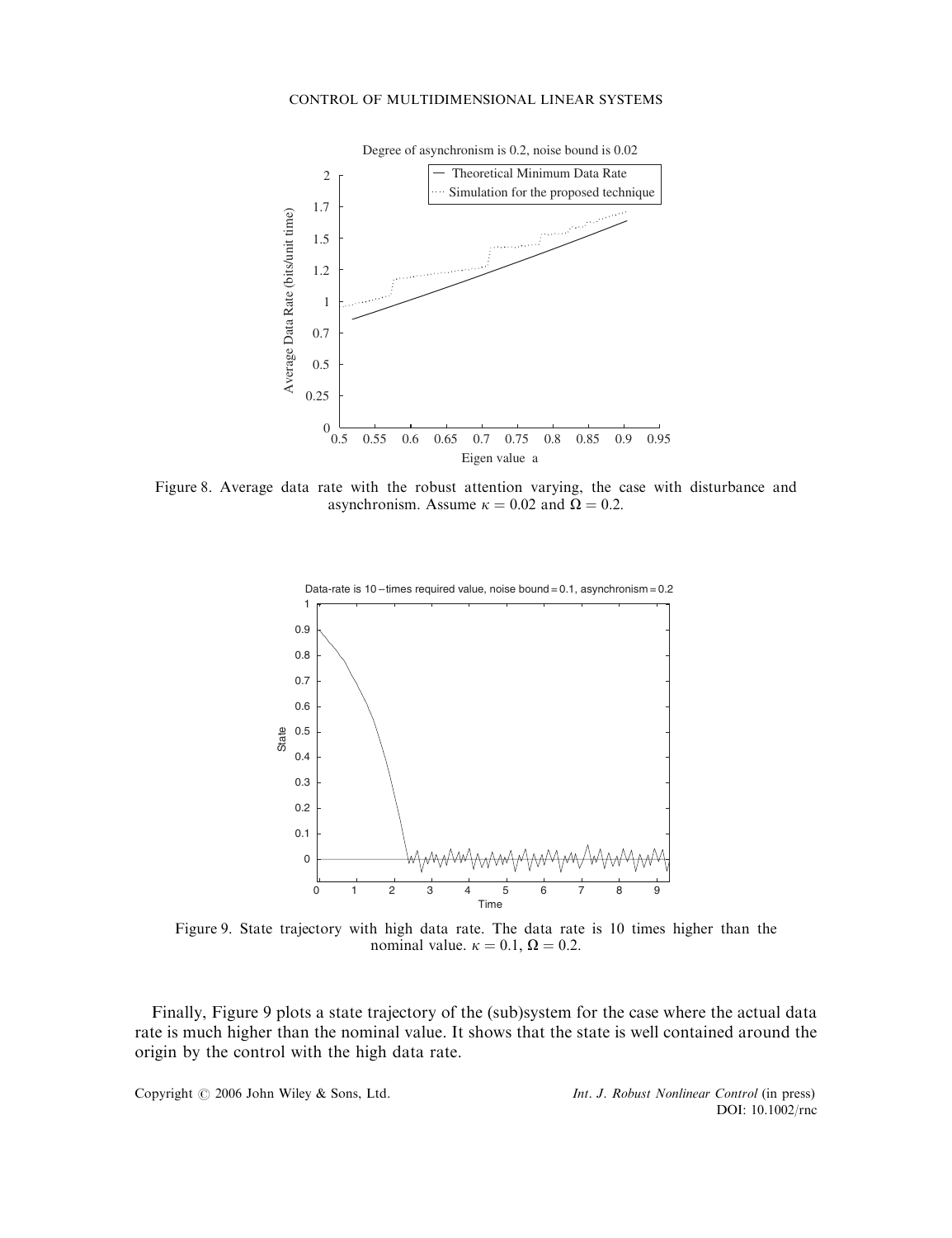#### 7. CONCLUSION

In [8], it was noted that quantized implementations of classical feedback designs typically require data rates in the feedback channel which are significantly higher than the theoretically minimum. In the present paper, we have proposed a novel coding approach utilizing a form of 'distributed intelligence' together with the concept of a virtual system. Further, we discussed feedback communication scheduling techniques aimed at efficiently allocating the available communication bandwidth among different modes. In particular, the robust attention-varying technique that we proposed, combined with the virtual systems approach for feedback and control coding, allows operation of the closed-loop system that is robust with respect to variations in the feedback channel capacity, and also provides satisfactory performance at data rates near the theoretical minimum.

In this paper, we have restricted our discussion to systems with distinct real eigenvalues. Cases with Jordan blocks of sizes larger than one are more complicated, see [13]. However, the advantages of using small control alphabets, as seen in the scalar Jordan blocks cases, are still worth considering. In addition, our approach of control decoupling, and that of data-rate allocation by identifying opportunities of removing attention from relatively slow modes of the system, are still applicable in a qualitative sense.

There are many interesting open questions regarding source coding for feedback control over data-rate constrained communications channels. While coding techniques can be proposed which actually provide for bounded system response when operation is arbitrarily near the theoretical minimum, those of which we are aware do not have the robustness to variations in channel capacity that we have discussed above. Current research is aimed at understanding the tradeoffs involving such robustness, ability to operate at extremely low data rates, and other quality of performance issues.

#### ACKNOWLEDGEMENTS

This work was supported by ODDR&E MURI01 Program Grant Number DAAD19-01-1-0465 to Boston University and the Center for Networked Communicating Control Systems, and by the National Science Foundation ITR Program Grant Number DMI-0330171.

## **REFERENCES**

- 1. Baillieul J. Feedback designs for controlling device arrays with communication channel bandwidth constraints. ARO Workshop on Smart Structures, Pennsylvania State University, Pennsylvania, August 16–18.
- 2. Nair GN, Evans RJ. Stabilization with data-rate-limited feedback: tightest attainable bounds. Systems and Control Letters 2000; 41(1):49–56.
- 3. Tatikonda S. Control under communication constraints. Ph.D. Thesis, MIT, Cambridge, MA, September 2000.
- 4. Nair GN, Evans RJ. Exponential stability of finite-dimensional linear systems with limited data rates. Automatica 2002; 39:585–593.
- 5. Tatikonda S, Mitter SK. Control under communication constraints. IEEE Transactions on Automatic Control 2001; 49(7):1056–1068.
- 6. Brockett RW, Liberzon D. Quantized feedback stabilization of linear systems. IEEE Transactions on Automatic Control 2000; 45(7):1279–1289.
- 7. Wong WS, Brockett RW. Systems with finite communication bandwidth constraints II: stabilization with limited information feedback. IEEE Transactions on Automatic Control 1999; 44:1049–1053.
- 8. Baillieul J. Feedback coding for information-based control: operating near the data-rate limit. Proceedings of the 41st IEEE Conference on Decision and Control, Las Vegas, NV, December 2002; 3229–3236.

Copyright  $\odot$  2006 John Wiley & Sons, Ltd. Int. J. Robust Nonlinear Control (in press)

DOI: 10.1002/rnc